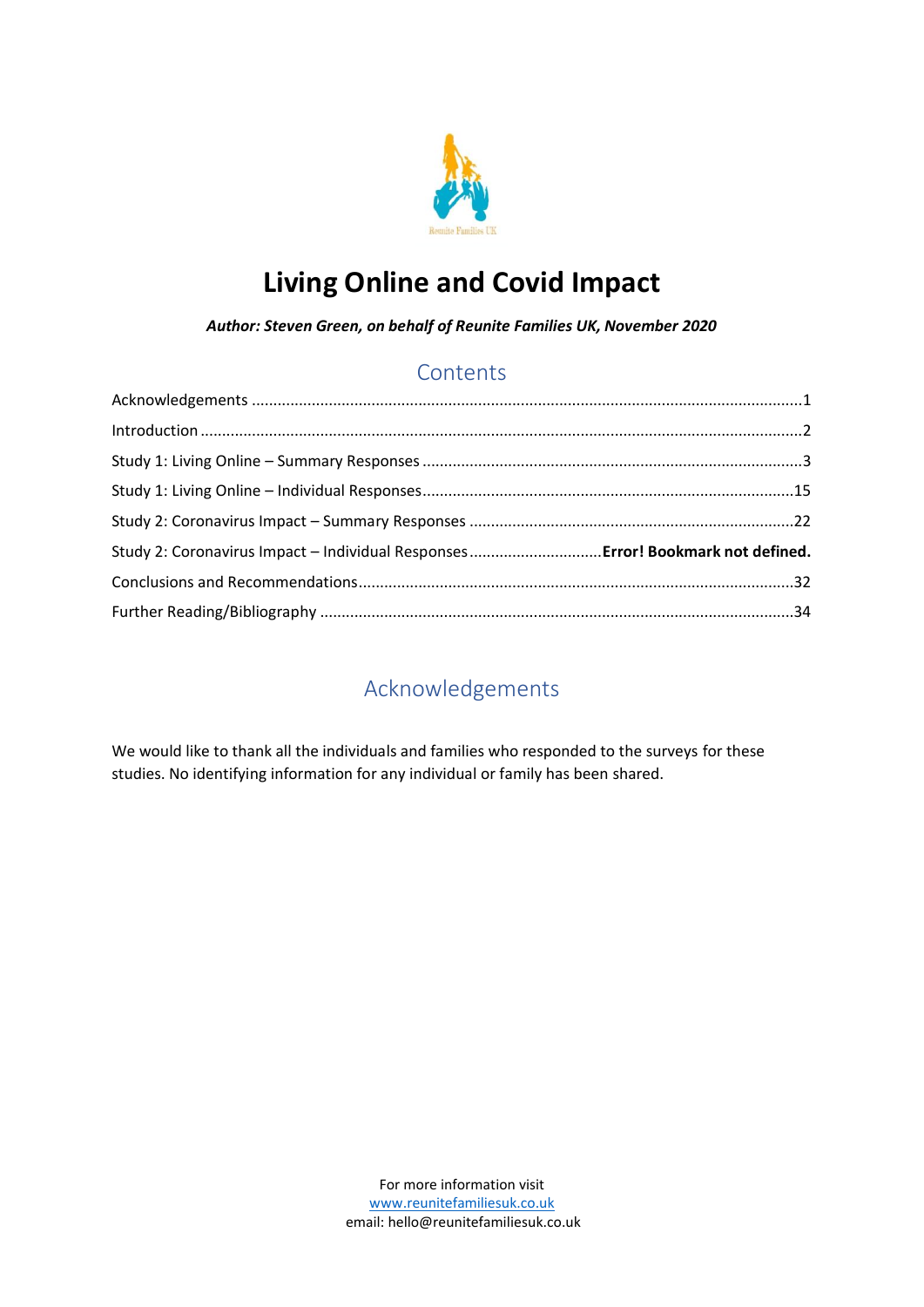### Introduction

This study was created by **Reunite Families UK** in response to calls for evidence for two parliamentary inquiries:

### **i/ Living online: the long-term impact on wellbeing** (<https://committees.parliament.uk/work/742/living-online-the-longterm-impact-on-wellbeing/> ) run by the House of Lords Covid-19 Committee.

**ii/ Covid: lessons learnt** (<https://committees.parliament.uk/work/657/coronavirus-lessons-learnt/> ) run jointly by the Health and Social Care Committee and Science and Technology Committee

The Minimum Income Requirement for spousal visas was introduced in the UK in 2012. As documented by the All-Party Parliament Group for Immigration report 2013 (<https://appgmigration.org.uk/family-migration-inquiry-2013/> ) and Children's Commissioner for England's report 2015 ( <https://www.childrenscommissioner.gov.uk/2015/09/09/skype-families/> ) this has resulted in the enforced division of thousands of British citizens from their non-EEA partners and families in the subsequent eight years, either temporarily as they work through the spousal visa process (for example, when the British citizen returns from overseas or applies from within the UK) or permanently as they work through the immigration system.

This group of people have therefore anticipated in many cases the family division created by the Covid-19 pandemic with close partner and familial relationships conducted largely 'online' for months or years. As such, this group of people is uniquely place to act as 'canaries in the coalmine' and predict the long-term effects of families who may have experienced similar conditions are a consequence of the 2020 Covid-19 pandemic. Participants self-selected among members of online forums devoted to families affected by this issue (largely 'Reunite Families UK' and 'I Love My Foreign Spouse' Facebook groups, in addition to Twitter and other social media).

Two surveys were conducted during October and November 2020. The first, *'Living Online: Impacts on families divided by the UK immigration system'*, concerned itself with all families who may have experienced division, whether now or in the past, and looked at the impacts on their physical, mental, emotional and financial health and the impact on the quality of their relationships. The second, *'Coronavirus Impact Survey'*, focused specifically on those families who had made an application for a visa during the Covid-19 pandemic. We will consider the outcomes of each of these surveys in turn.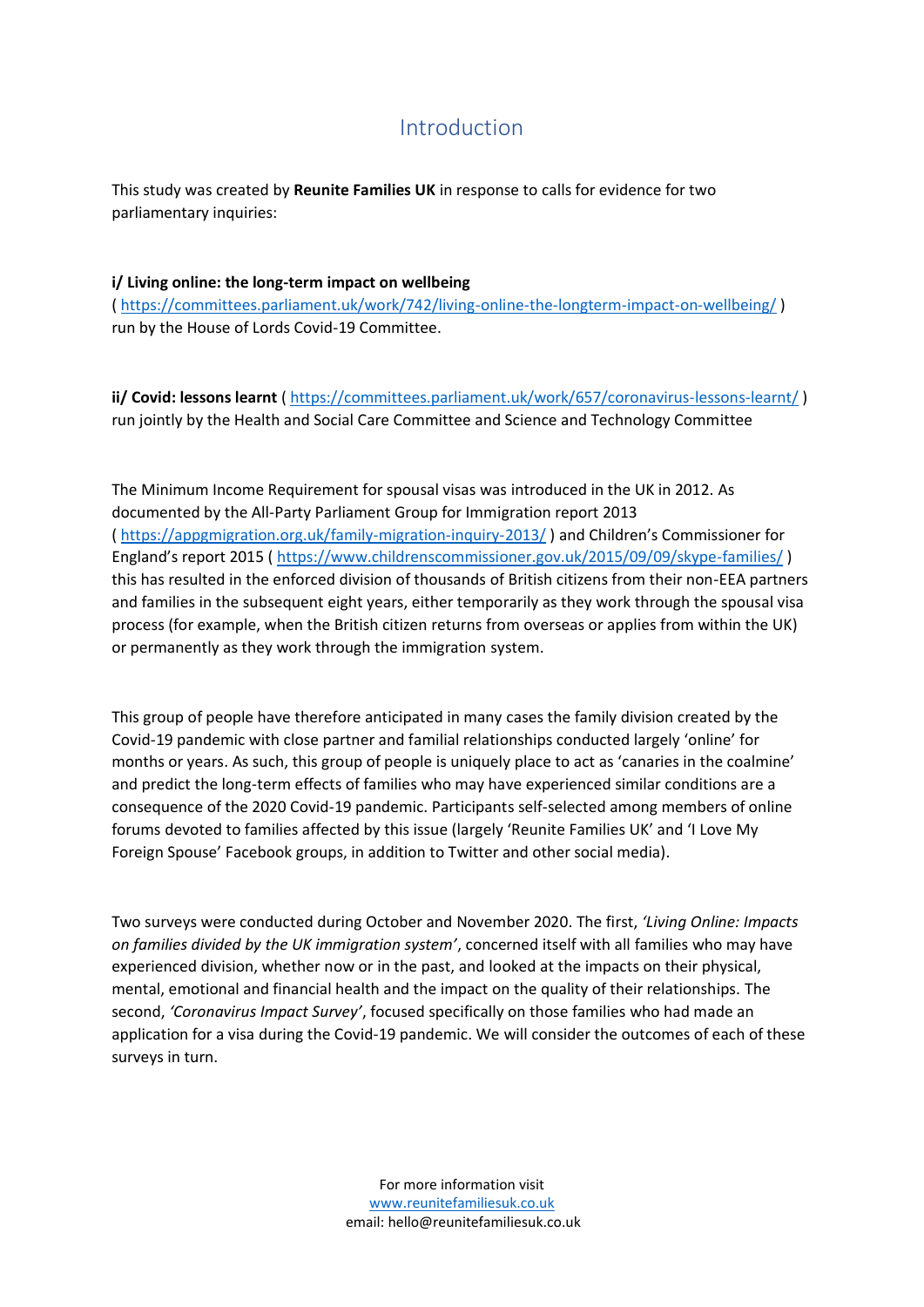# Study 1: Living Online – Summary Responses

<span id="page-2-0"></span>This survey concerned itself with families who had experienced separation as a consequence of the UK's immigration system, whether that separation was ongoing or in the past.

By 14th November 2020, the survey had elicited 53 responses, producing a good range of different experiences.

### *Baselining*

The first set of questions to this survey were designed to establish a baseline for the current situation of the respondents:

### **1a/ Are you still separated from your primary partner as a result of UK immigration rules?**

62% of our respondents were experiencing ongoing separation, with 38% no longer separated.



### **1b/ What is the sex/gender of the UK partner in your relationship?**

40% of our respondents stated that the UK partner was male, 60% that the UK partner was female (while these numbers are close, this tallies with previous studies' findings that UK women find it harder to meet the MIR due to either the wages gap or family care commitments; however it is still close enough to indicate that very many families, including those with male UK partners, experience some degree of separation because of, for example, the requirement to gather six months' worth of employment income while in the UK).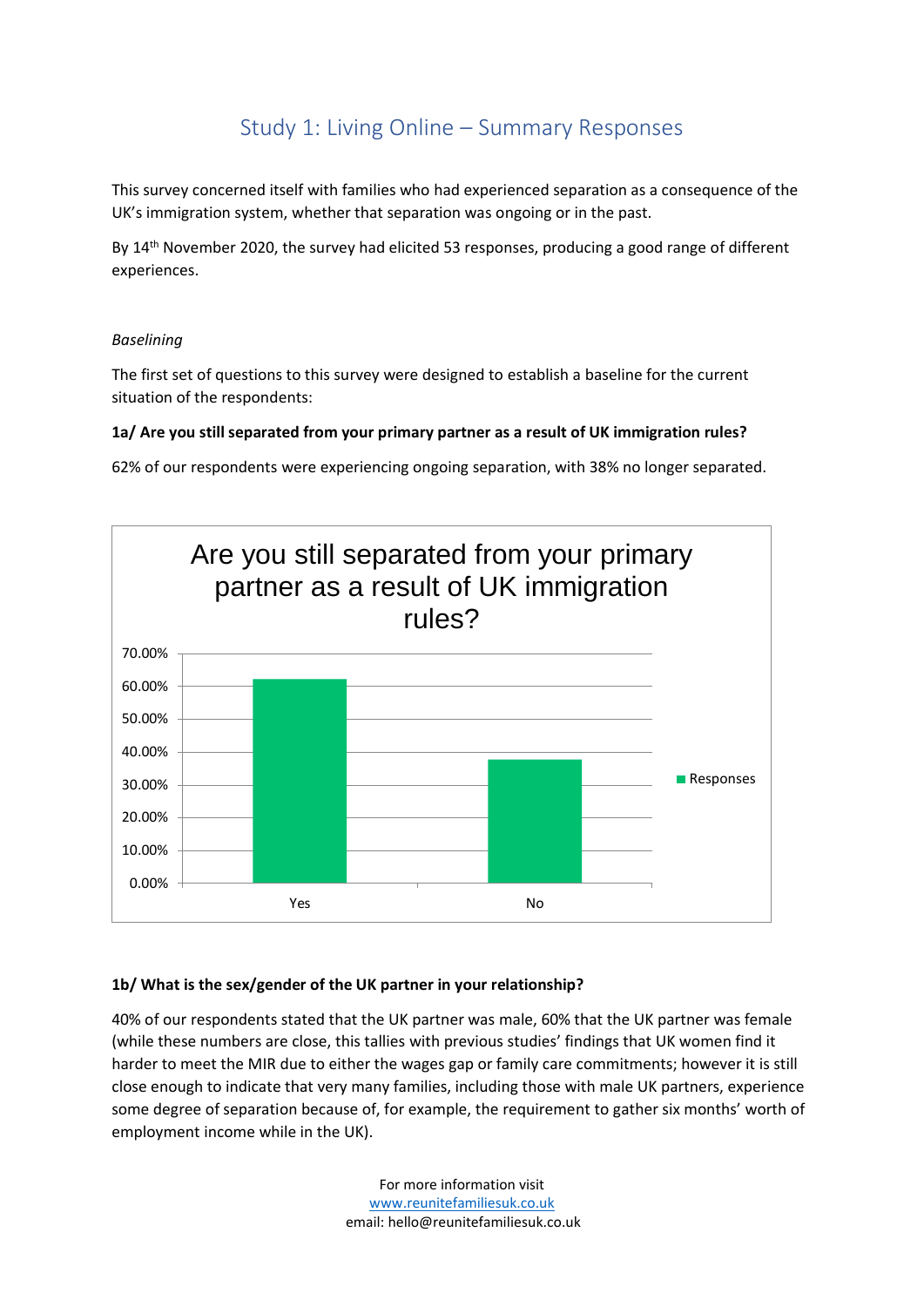

**1c/ What is the sex/gender of the non-UK partner in your relationship?**



58% of our respondents stated that the non-UK partner was male, 42% that the non-UK partner was female.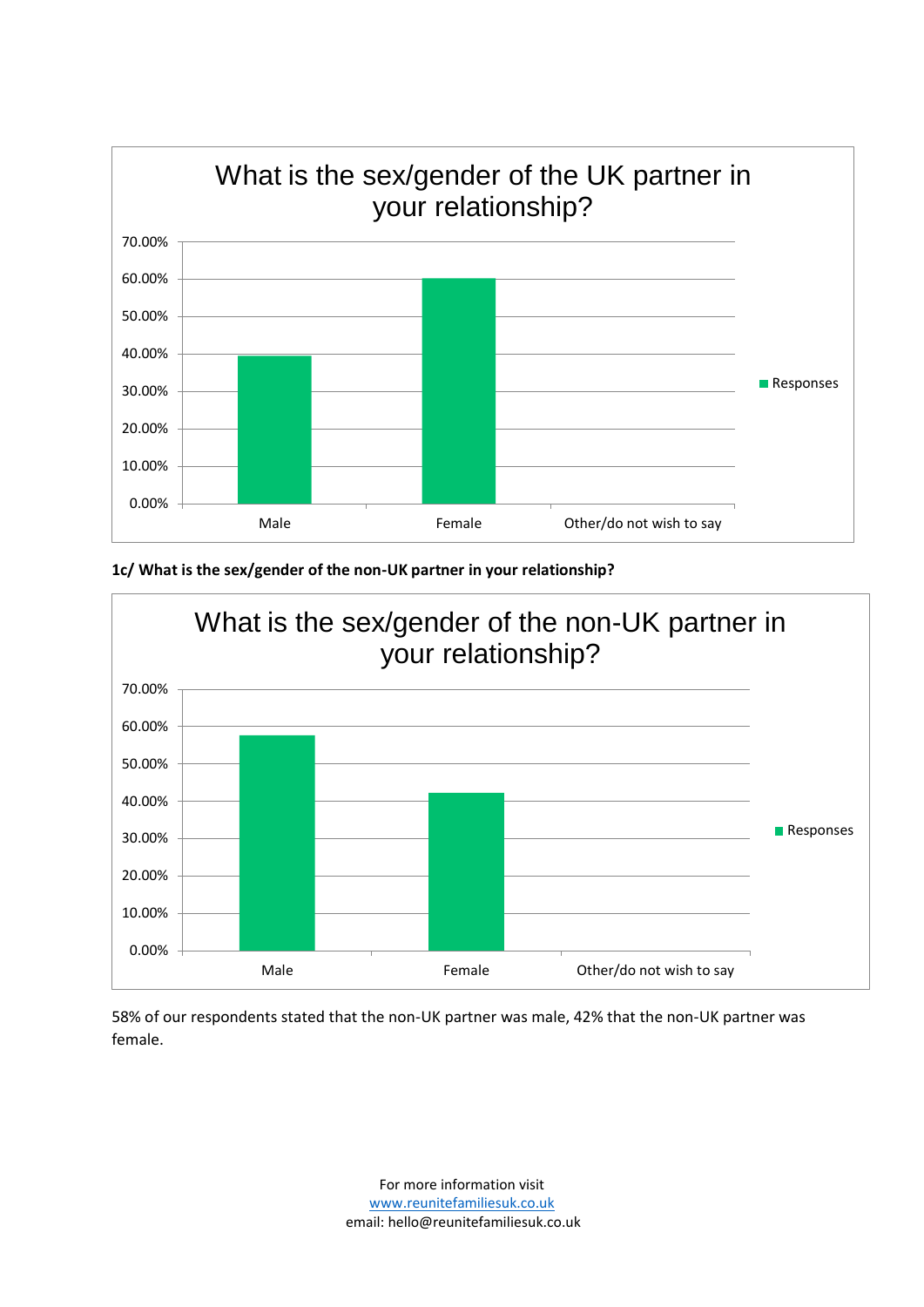### **1d/ Do you have a child or children with your partner?**



The impact on children was of particular interest to us. 34% of our respondents stated they had a child or children with their partner, 66% did not.

### **1e/ What is the nationality of the non-UK partner in your relationship?**

As might be expected from a group of people with global connections, the responses here were highly diverse, with partners from Albania, Algeria, Australia, Brazil, Canada, Dominican Republic, Egypt, Ghana, Guinea, India, Indonesia, Jamaica, Japan, Kenya, Lebanon, Libya, Mexico, Morocco, Pakistan, Palestine, the Philippines, Serbia, Somalia, South Africa, Sudan, Syria, Thailand, Tunisia, Turkey, Uganda, and the USA. The most common single nationalities of the non-UK partner were USA, Turkey and Indonesia (with 3 or more responses each), with no one single nationality or geographical group dominating.

### **1f/ How long was your separation from your primary partner? (If your separation is ongoing, how long has it been to date?)**

None of our respondents had experienced a separation of less than 1 month. 4% experience separation between 1 and 3 months, 42% between 3 and 12 months, 37% between 1 and 3 years, 6% between 3 and 5 years, and 12% (incredibly) of 5 years or more. The most common separation period was therefore between 3 months and 3 years.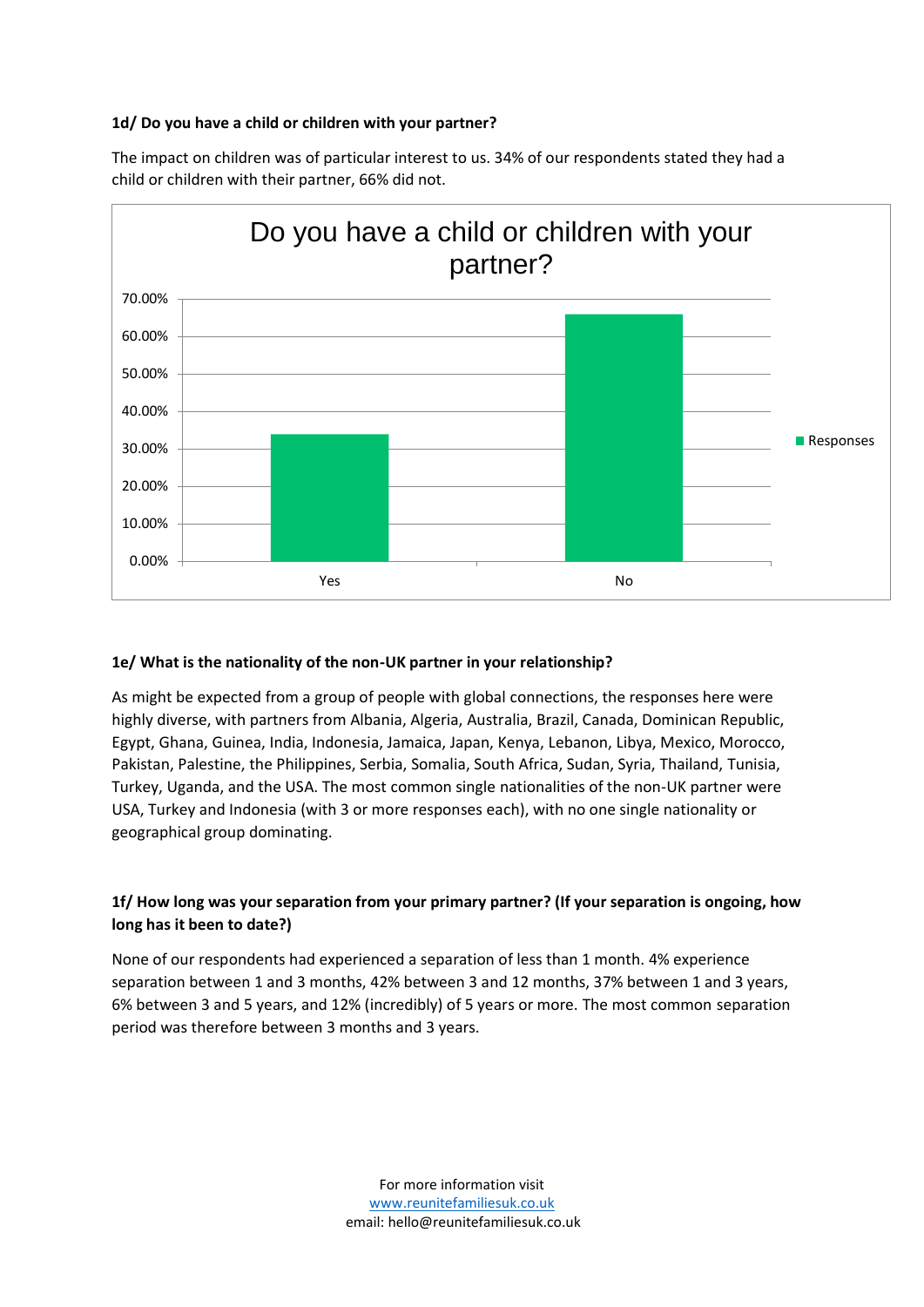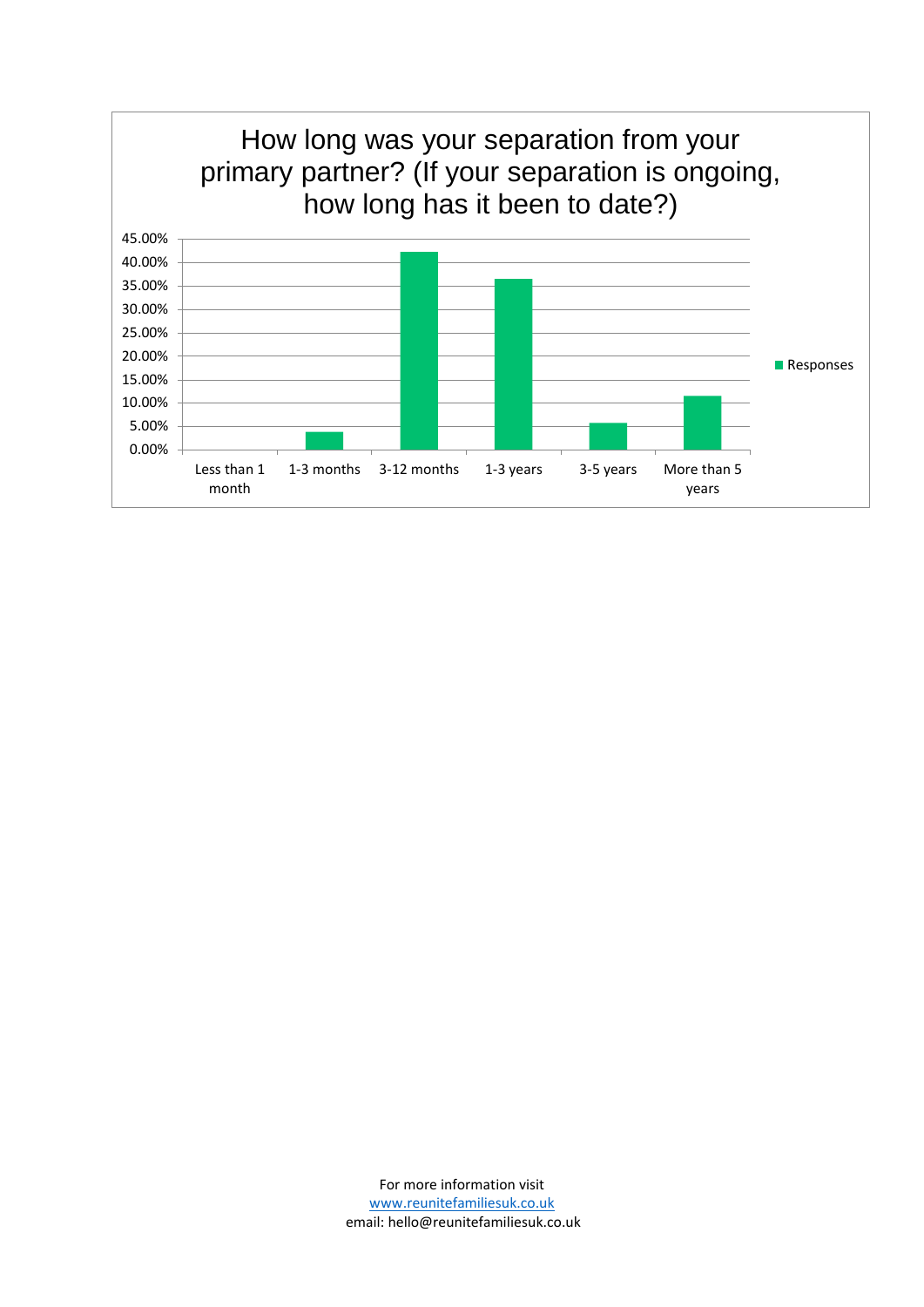### *Impacts*

The next set of questions focused on the impact of the separation on various aspects of the family's health and relationships. As documented in the September 2020 e-book 'Kept Apart: couples and families separated by the UK immigration system' ( [https://www.reunitefamiliesuk.co.uk/kept-apart](https://www.reunitefamiliesuk.co.uk/kept-apart-project)[project](https://www.reunitefamiliesuk.co.uk/kept-apart-project) ), individuals reported physical, mental and emotional impacts of the separation (physical impacts including self-neglect such as weight gain or alcohol misuse and associated issues, mental impacts including issues with mood, anxiety, depression and self-esteem, relationship impacts with for example friends or family members unable to understand the ordeal). This part of the survey aimed to quantify these impacts.

Reflecting the findings in the 'Kept Apart' book, the impacts were measured on a self-reported 5 points scale as follows:

*Terrible* – likely lifelong impact (the worst possible)

*Very negative* – but possible to overcome with support

*Negative* – a setback but able to overcome

*Neither negative nor positive*, or mixed

*Positive* – it helped you/them become a stronger person (some of our respondents, particularly those whose separation was in the past, found that indeed it had some benefits in making them more capable and sympathetic individuals)

### **1g/ Please rate the impact of this separation on the physical health of your family**

*Physical health impact on the UK partner in the relationship:*

Terrible (likely lifelong impact): 26%

Very negative: 28%

Negative: 38%

Neutral or mixed: 6%

Positive: 0%

Not applicable: 2%

(Median response: between 'Very negative' and 'Negative')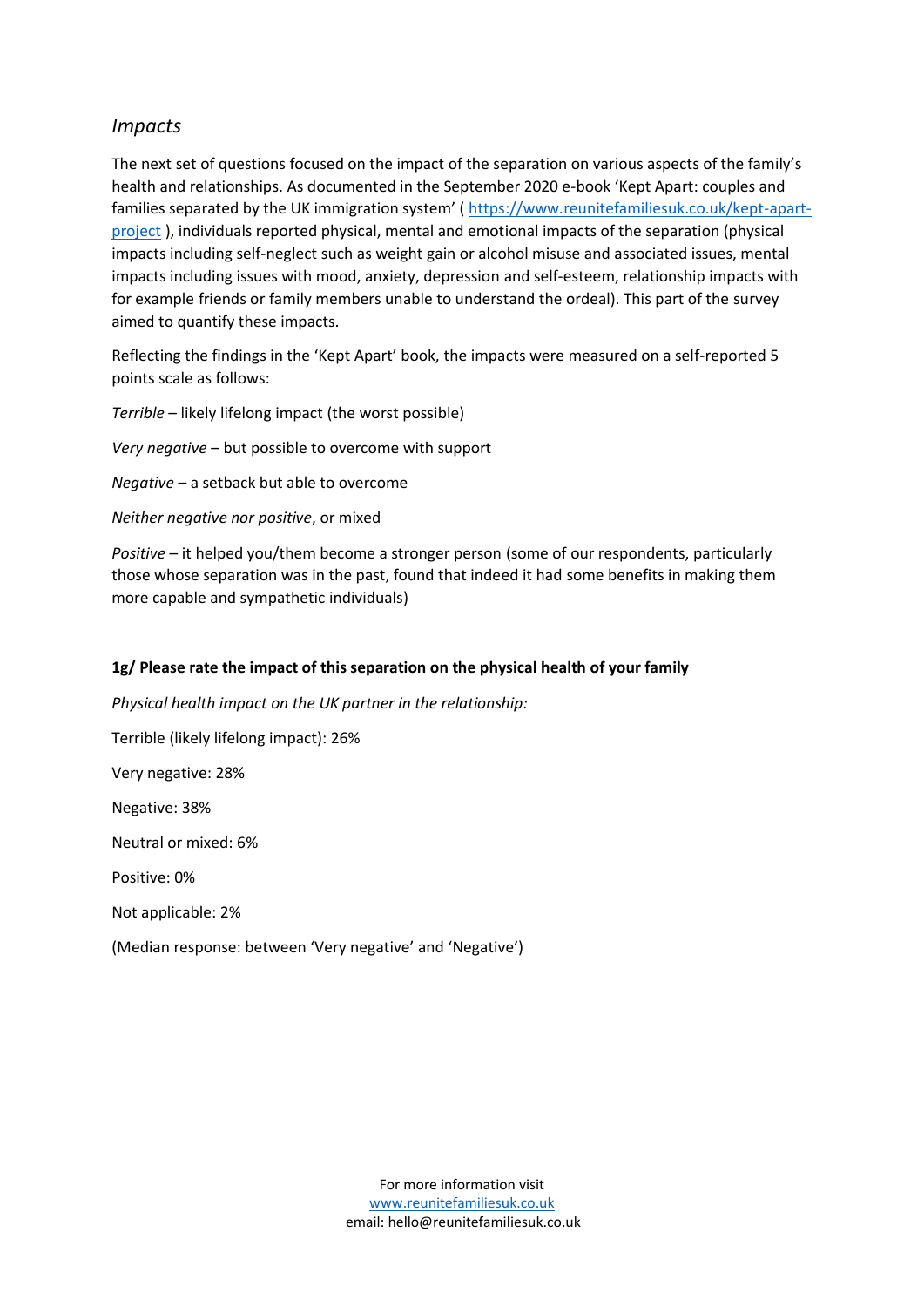*Physical health impact on the non-UK partner in the relationship:* Terrible (likely lifelong impact): 25% Very negative: 28% Negative: 30% Neutral or mixed: 13% Positive: 0% Not applicable: 4% (Median response: between 'Very negative' and 'Negative')

*Physical health impact on the child(ren) in the relationship:*

Terrible (likely lifelong impact): 9%

Very negative: 8%

Negative: 6%

Neutral or mixed: 8%

Positive: 4%

Not applicable: 66%

(Median response for those with children: 'Negative' though with responses more spread across the spectrum)

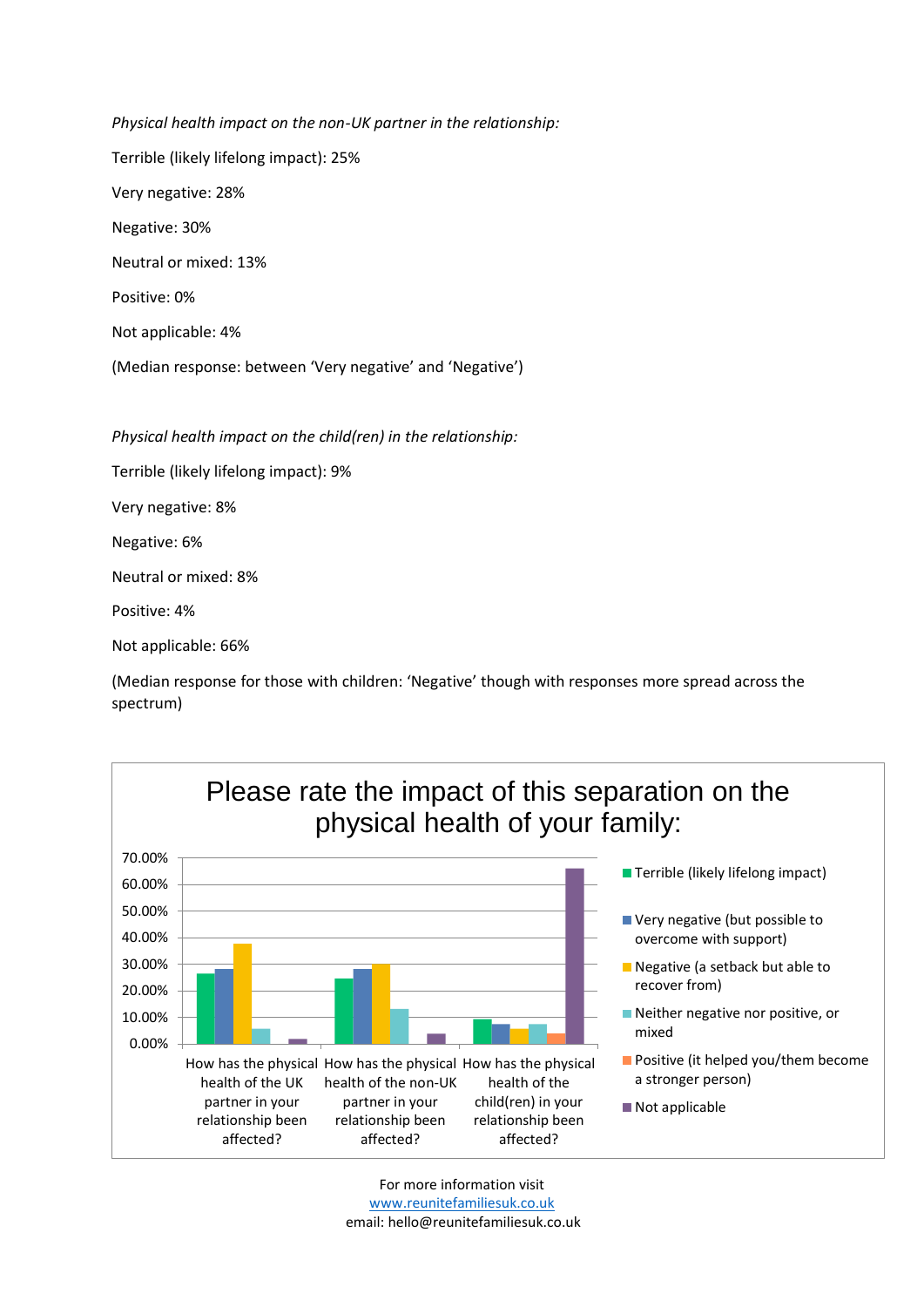#### **1h/ Please rate the impact of this separation on the mental health of your family**

*Mental health impact on the UK partner in the relationship:* Terrible (likely lifelong impact): 32% Very negative: 34% Negative: 25% Neutral or mixed: 2% Positive: 6% Not applicable: 2% (Median response: 'Very negative')

*Mental health impact on the non-UK partner in the relationship:* Terrible (likely lifelong impact): 32% Very negative: 30% Negative: 28% Neutral or mixed: 8% Positive: 2% Not applicable: 0% (Median response: 'Very negative')

*Mental health impact on the child(ren) in the relationship:*

Terrible (likely lifelong impact): 10%

Very negative: 8%

Negative: 8%

Neutral or mixed: 8%

Positive: 2%

Not applicable: 65%

(Median response for those with children: 'Negative', but with responses spread across the spectrum).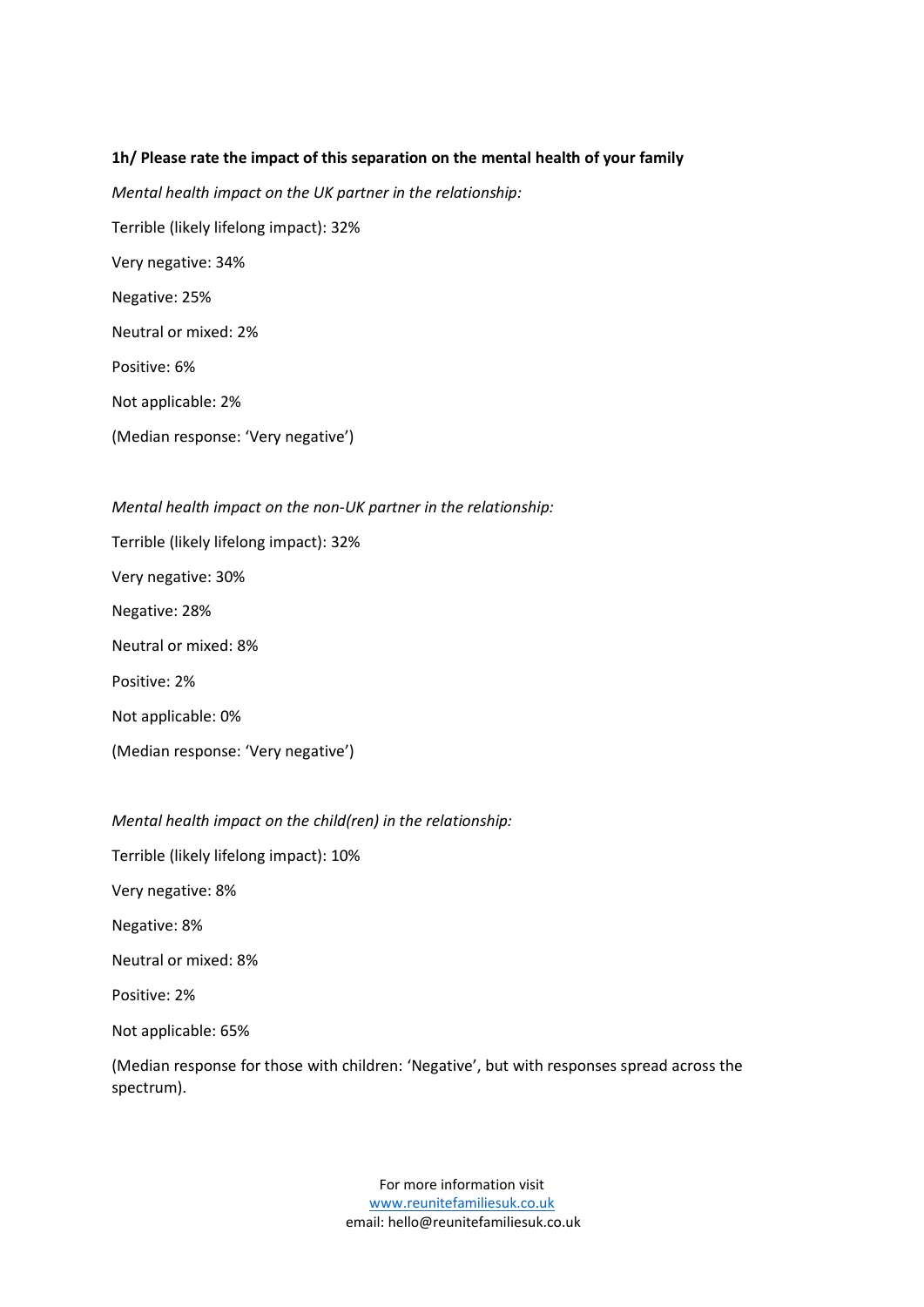

#### **1j/ Please rate the impact of this separation on the primary relationships in your life**

The relationship questions were also marked on a 5-point scale as follows:

*Permanently and irreparably damaged*

*Severely tested but not damaged beyond repair*

*Tested but we have overcome this*

*Neither negative nor positive, or mixed*

*Strengthened*

The results are tabulated below.

*Relationship with your partner:*

Permanently and irreparably damaged: 4%

Severely tested but not damaged beyond repair: 42%

Tested but we have overcome this: 34%

Neutral or mixed: 2%

Strengthened: 19%

Not applicable: 0%

(Median response: between 'Severely tested' and 'Tested', with a fortunate few saying 'Strengthened').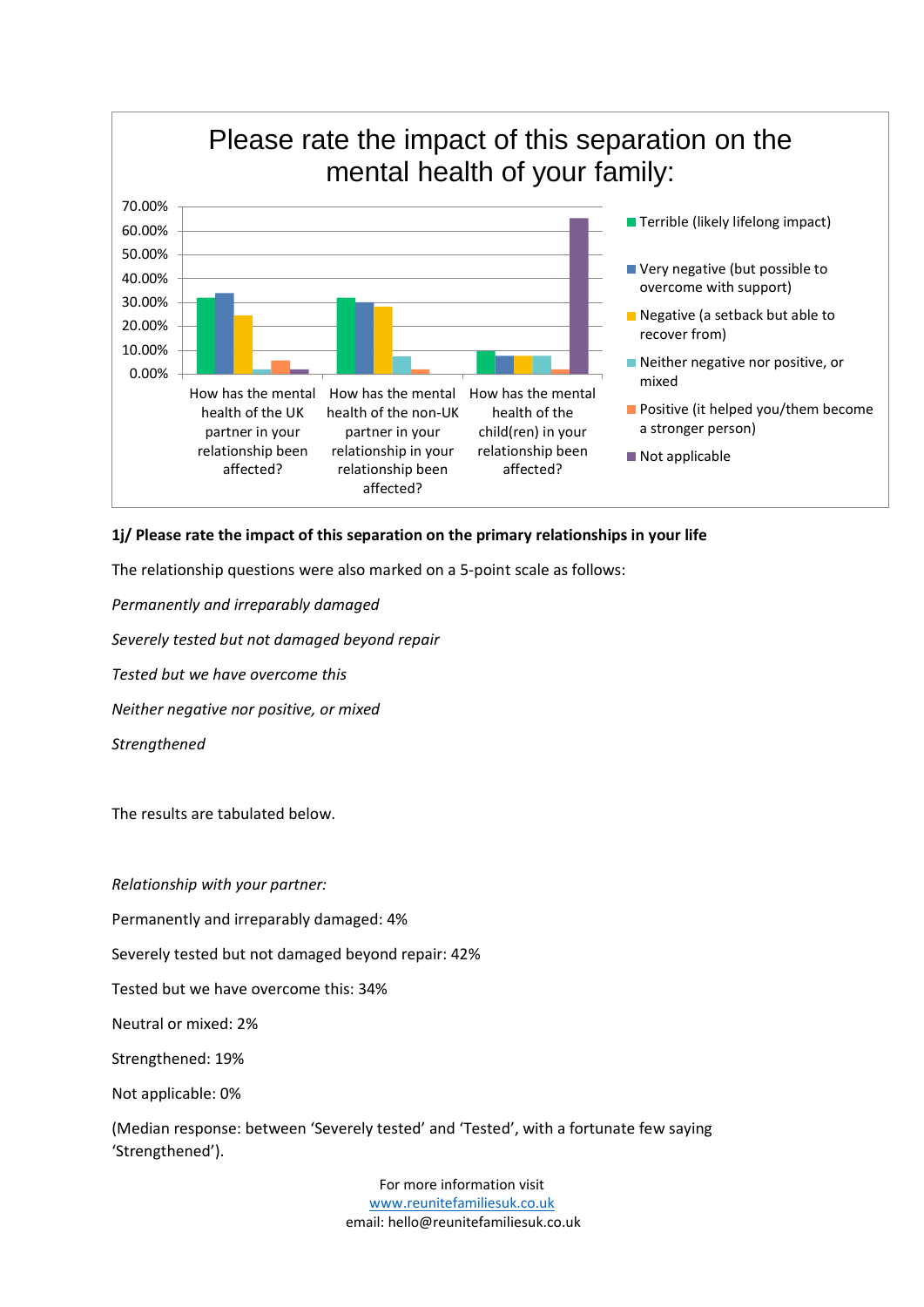*Relationship with your child(ren), if applicable:* Permanently and irreparably damaged: 4% Severely tested but not damaged beyond repair: 21% Tested but we have overcome this: 8% Neutral or mixed: 2% Strengthened: 2%

Not applicable: 64%

(Median response where applicable: 'Severely tested'. This very negative impact on relationships with children is a worrying aspect to these results and reflects the findings of the Children's Commissioner 2015 report: [https://www.childrenscommissioner.gov.uk/2015/09/09/skype](https://www.childrenscommissioner.gov.uk/2015/09/09/skype-families/)[families/](https://www.childrenscommissioner.gov.uk/2015/09/09/skype-families/) ).

*Relationship with other family members (e.g. parents, grandparents):*

Permanently and irreparably damaged: 15%

Severely tested but not damaged beyond repair: 31%

Tested but we have overcome this: 31%

Neutral or mixed: 12%

Strengthened: 2%

Not applicable: 10%

(Median response where applicable: between 'Severely tested' and 'Tested'. This reflects a selfreported lack of understanding among close families members as reported in the 'Kept Apart' project:<https://www.reunitefamiliesuk.co.uk/kept-apart-project> . It is also interesting to view this aspect of the findings in light of Joint Council for the Welfare of Immigrants' and BritCits' 2014 report on the impact of the Immigration Rules on extended family members, such as adult dependent relatives:<https://jcwi.org.uk/sites/default/files/adr%20report%202014.pdf> )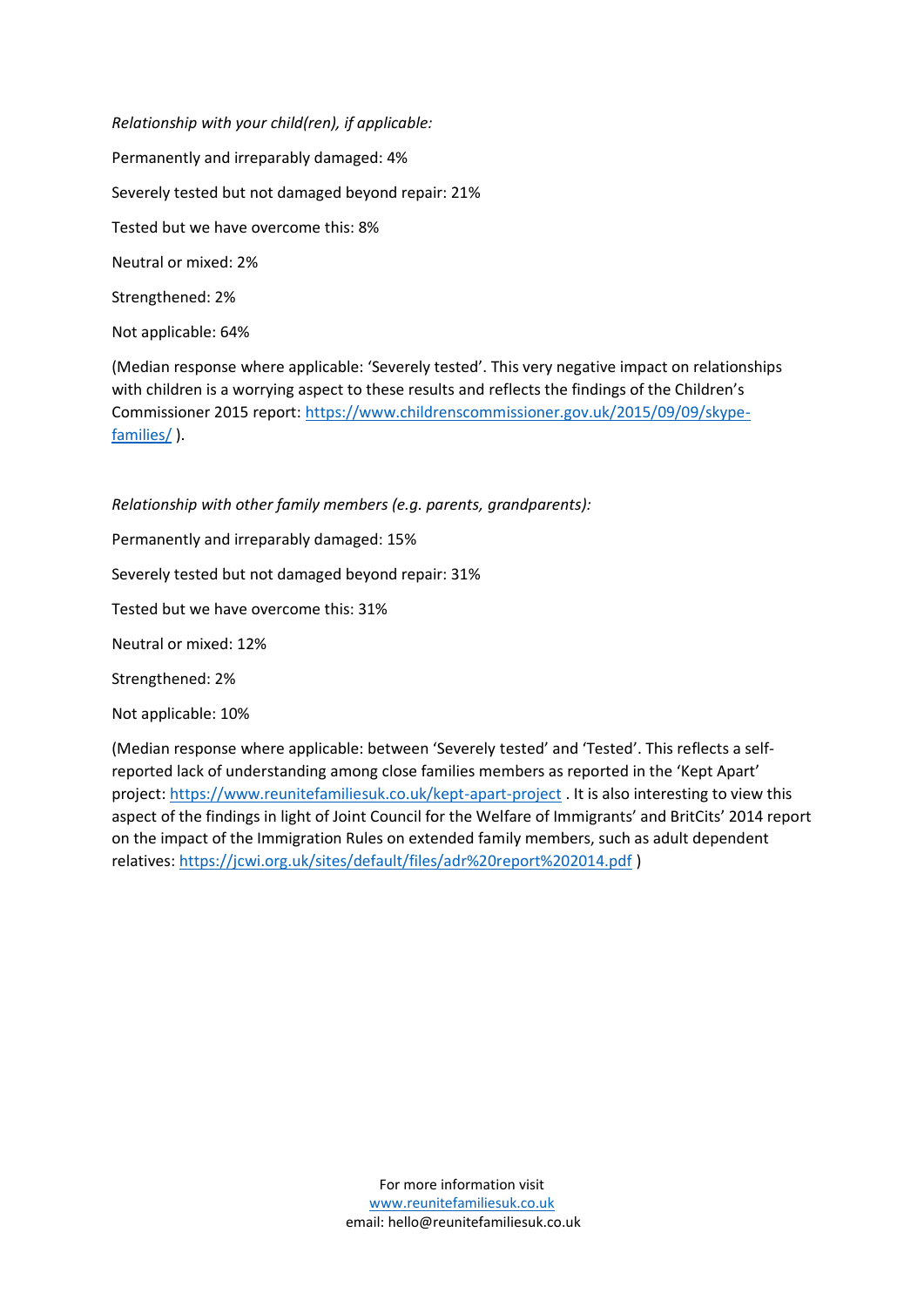*Relationship with close friend(s):* Permanently and irreparably damaged: 12% Severely tested but not damaged beyond repair: 17% Tested but we have overcome this: 23% Neutral or mixed: 31% Strengthened: 6%

Not applicable: 12%

(Median response where applicable: 'Tested', although responses are across the spectrum with the largest group reporting a 'Neutral or mixed' impact. That said the testing of relationships once again reflects the Kept Apart Project's finding of a lack of understanding among close friends or family).

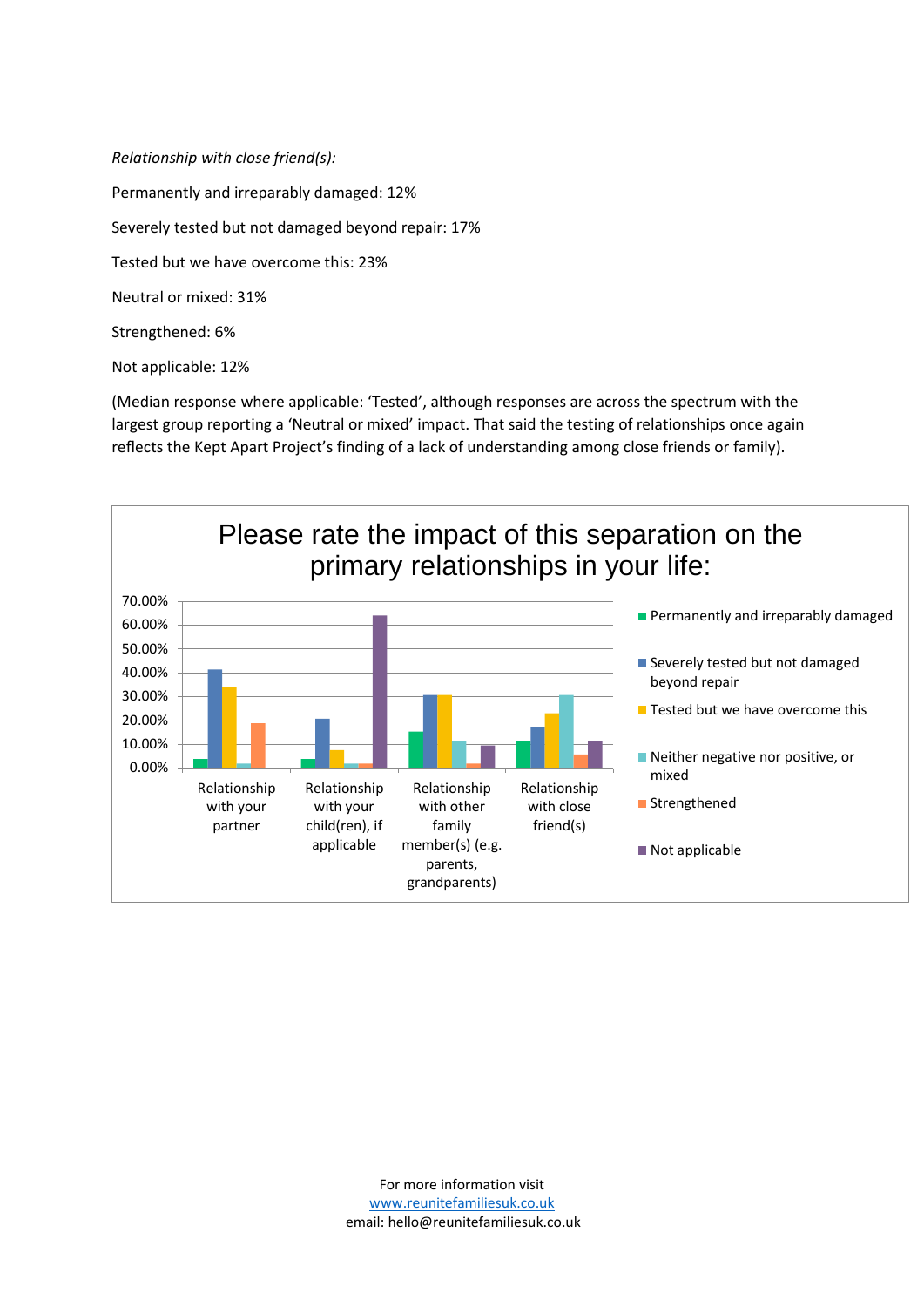### **1k/ Please rate the impact of this separation on your career and finances**

Given the documented costs of the process and attention to detail needed, here the respondents were asked to assess the impact on their career and financial health. Once again, a 5-point scale was used:

Terrible (e.g. destitution/bankruptcy): 9% Very negative (long term financial/career damage e.g. forced onto benefits): 42% Negative (e.g. high expenses/work performance issues): 43% Neutral, or mixed: 6% Positive (e.g. new career opportunities/self-growth): 0%

(Median response: between 'Very negative' and 'Negative', indicating long term career damage for many and indeed many being forced onto benefits.

It is interesting to read these results in light of the government's assertions that the MIR protects the economy and meets its economic goals by protecting the benefits system. The findings of this survey indicate this is far from the case, both by forcing people onto benefits – for example through single parenthood – and damaging their long-term careers, therefore damaging the prospects of both individuals and the economy as a whole.

This appears to support the findings of Middlesex University's 2013 briefing on the likely fiscal impact of the MIR, which can be read here: [http://sprc.info/wp-content/uploads/2013/07/MRN-](http://sprc.info/wp-content/uploads/2013/07/MRN-Mdx-briefing.pdf)[Mdx-briefing.pdf](http://sprc.info/wp-content/uploads/2013/07/MRN-Mdx-briefing.pdf) - namely, that the MIR would likely be harmful to the economy).

#### *Technology and Online Relationships*

The remaining questions for this survey focused on the impact of technology on relationships.

#### **1l/ How has technology/the Internet helped you through the separation?**

90% of our respondents reported that technology helped to keep in touch with their partner or children, for example through Skype.

55% reported that technology helped them through online support groups, for example on Facebook.

A small minority reported that technology had not helped them at all.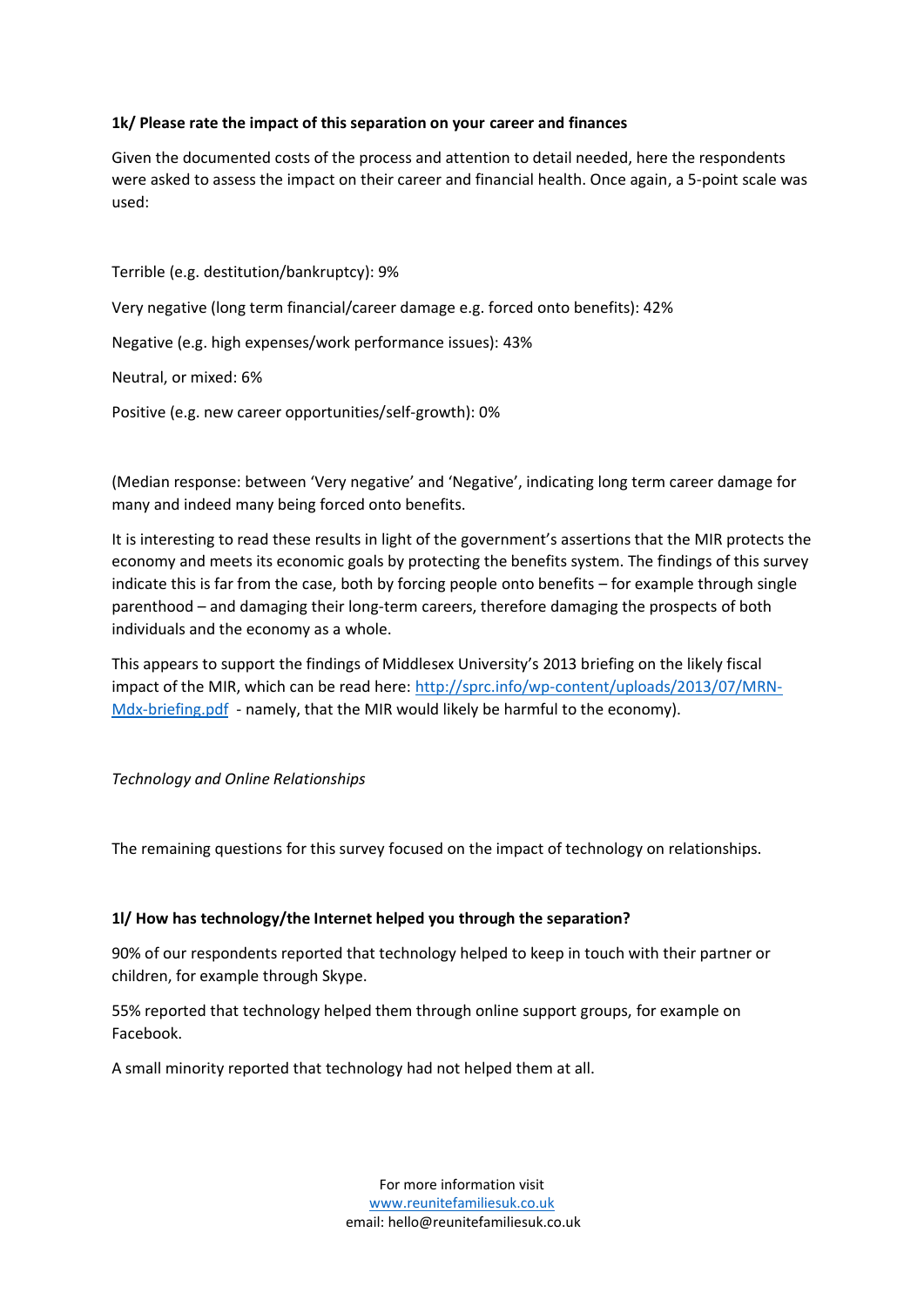

### **1m/ It has previously been argued that important family relationships can be conducted largely online. Given your experience of family separation, how do you feel about that statement?**

Once again, the respondents were asked to rank this on a 5-point scale. The response was overwhelming:

*That's completely ridiculous:* 89%

*Largely false:* 8%

*Neither true nor false:* 0%

*Largely true:* 2%

*Definitely true given the direction of the world:* 2%

Arguments which have been presented that 'online' relationships are a subject for 'real life' relationships', for example in the courts when debating the Minimum Income Requirement, are therefore decisively rejected by our sample who have indeed experienced Covid-type separation.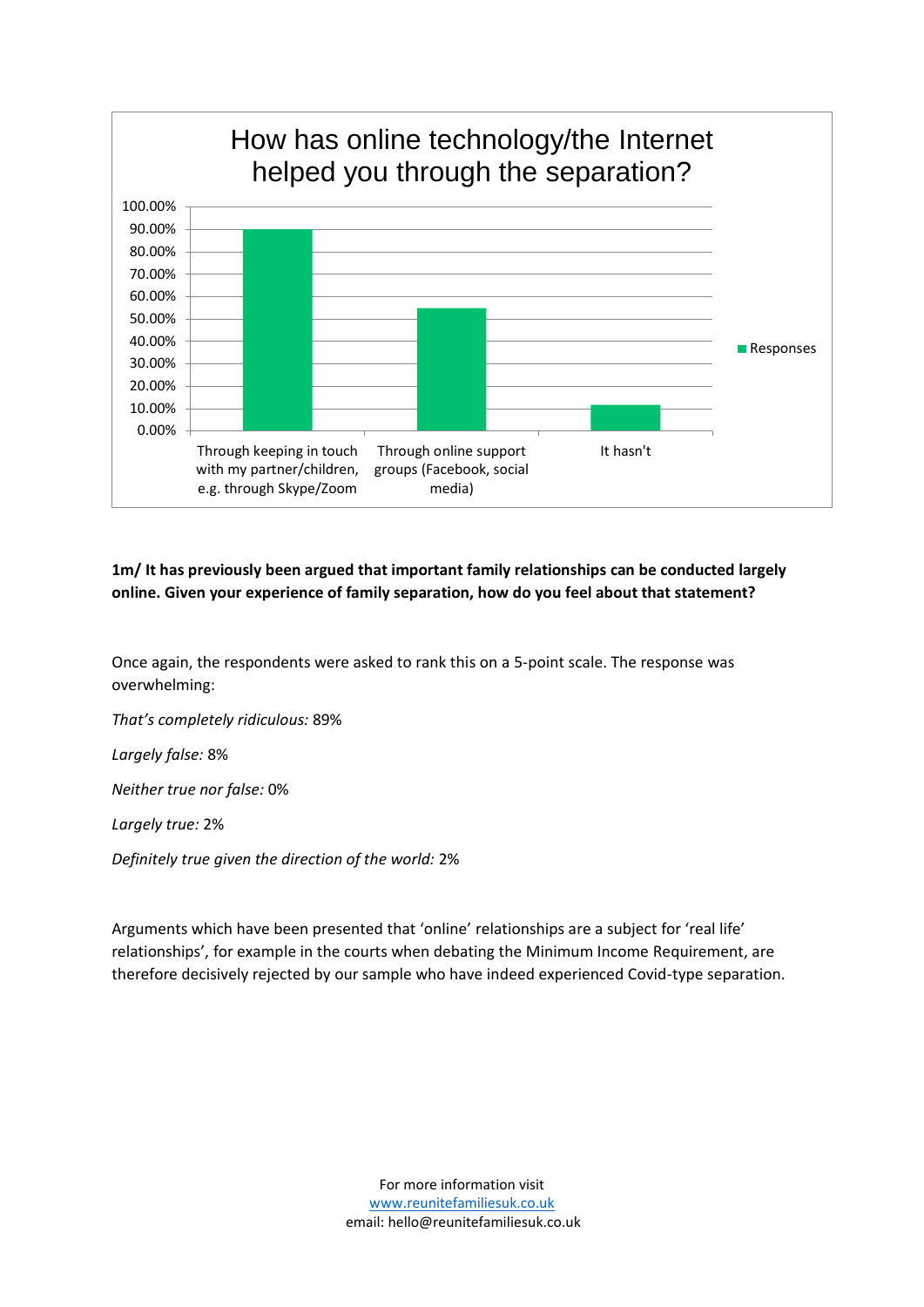That's completely ridiculous Largely false Neither true nor false Largely true Definitely true given the direction of the world 0.00% 20.00% 40.00% 60.00% 80.00% 100.00% It's previously been argued (e.g. in the courts) that important family relationships can be conducted largely online. Given your experience of family separation, how do you feel about that statement? **Responses** 

<span id="page-14-0"></span>Taking the answers to 1l/ and 1m/ together, the broad consensus is that while technology can enhance relationships (through enabling people to keep in touch with close family members, and as a source of broader support from others, they are definitively not a replacement for 'real life' relationships.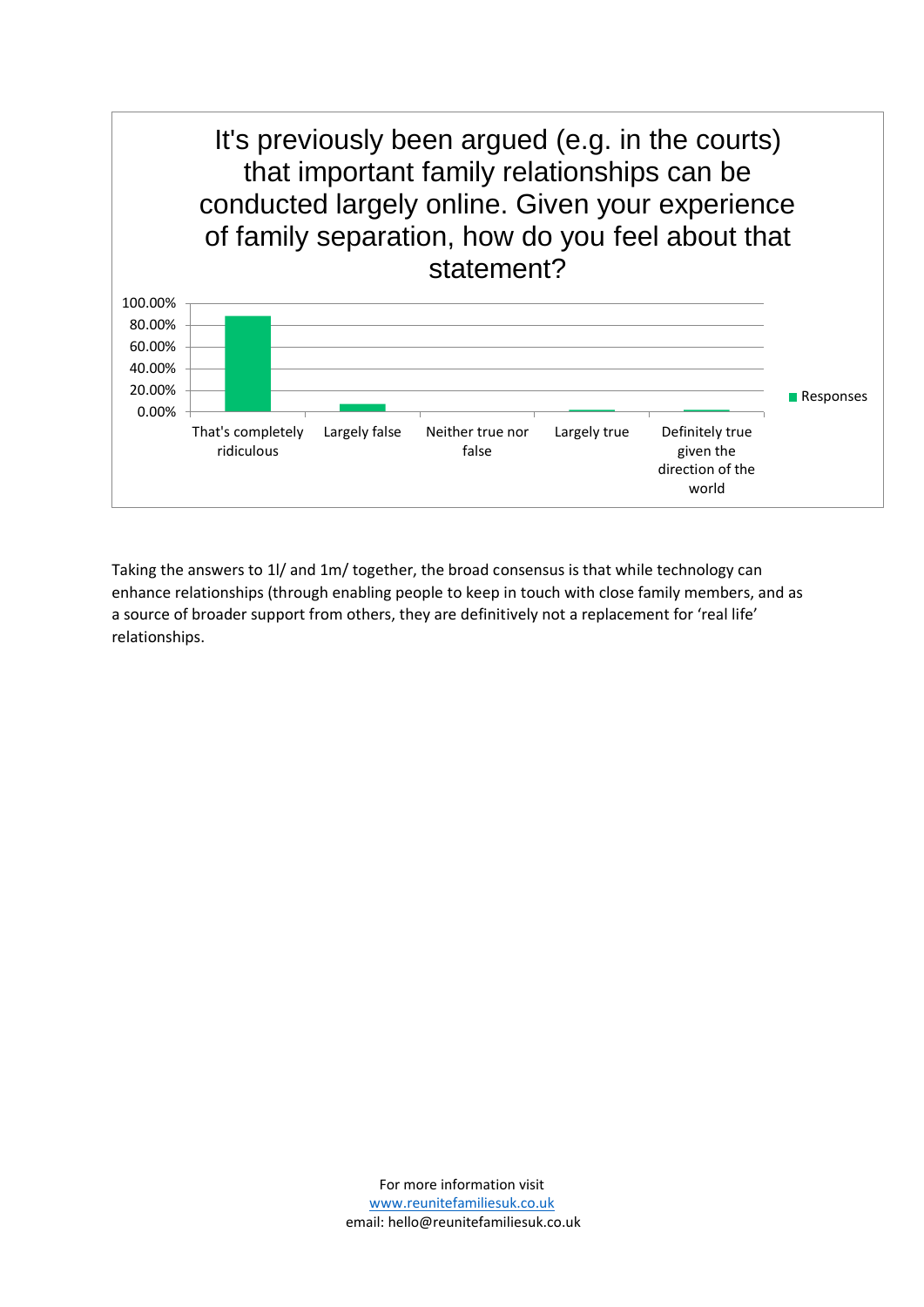## Study 1: Living Online – Individual Responses

Here we will briefly look at some of the individual responses to the 'Living Online' survey.

The responses speak for themselves and in many cases eloquently express the stress and desperation of family separation.

#### **From the comments section on the questions on physical and mental health:**

'My husband is on anti-depressants. His mental health often leads him to suicidal thoughts.'

*'This also affected my elderly mother and father. My mother has health problems and I was constantly worried that the stress would affect her further. There was no rest from it, it was like living in a nightmare. '*

'With my husband not here during lockdown meant we were able to see my mum (kid's nana) as a support for childcare which would not have been allowed if he'd been here.'

*'I suffered a heart attack which has left me with lifelong heart problems. I've also lost my driving licence because of it. I had my own company as a HGV driver, so it's been devastating for us regarding the Minimum Income Requirement and ability to reapply for a spouse visa. I can't prove it, but I'm convinced that the stress and worry of visa refusals, being apart as a family, working long hours and 6-day weeks to meet the MIR, was a big cause of my heart attack. '*

'Both adults have experienced mental health trauma and a physical manifestation of severe stress and anxiety due to this situation. Our daughter has also suffered due to these circumstances.'

*'As the spouse I try and remain positive and throw myself into my work but have had dark thoughts, depression and personality and character changes. For my wife she has been in very dark places, depression, anxiety and character and personality changes. The question of should we divorce has been raised before. Only happy when I visit and we are together. '*

'All I can say is that the immigration rules cause stress and break up people who truly love each other. As citizens of the UK we should have the right to be with whoever we want to no matter their nationality, without paying ridiculous visa fees. For low income people this is completely unfair and causes health problems from stress. Also causes feelings of not being good enough as I don't earn enough money to bring my partner here. The system is just flawed and the working class pay. :('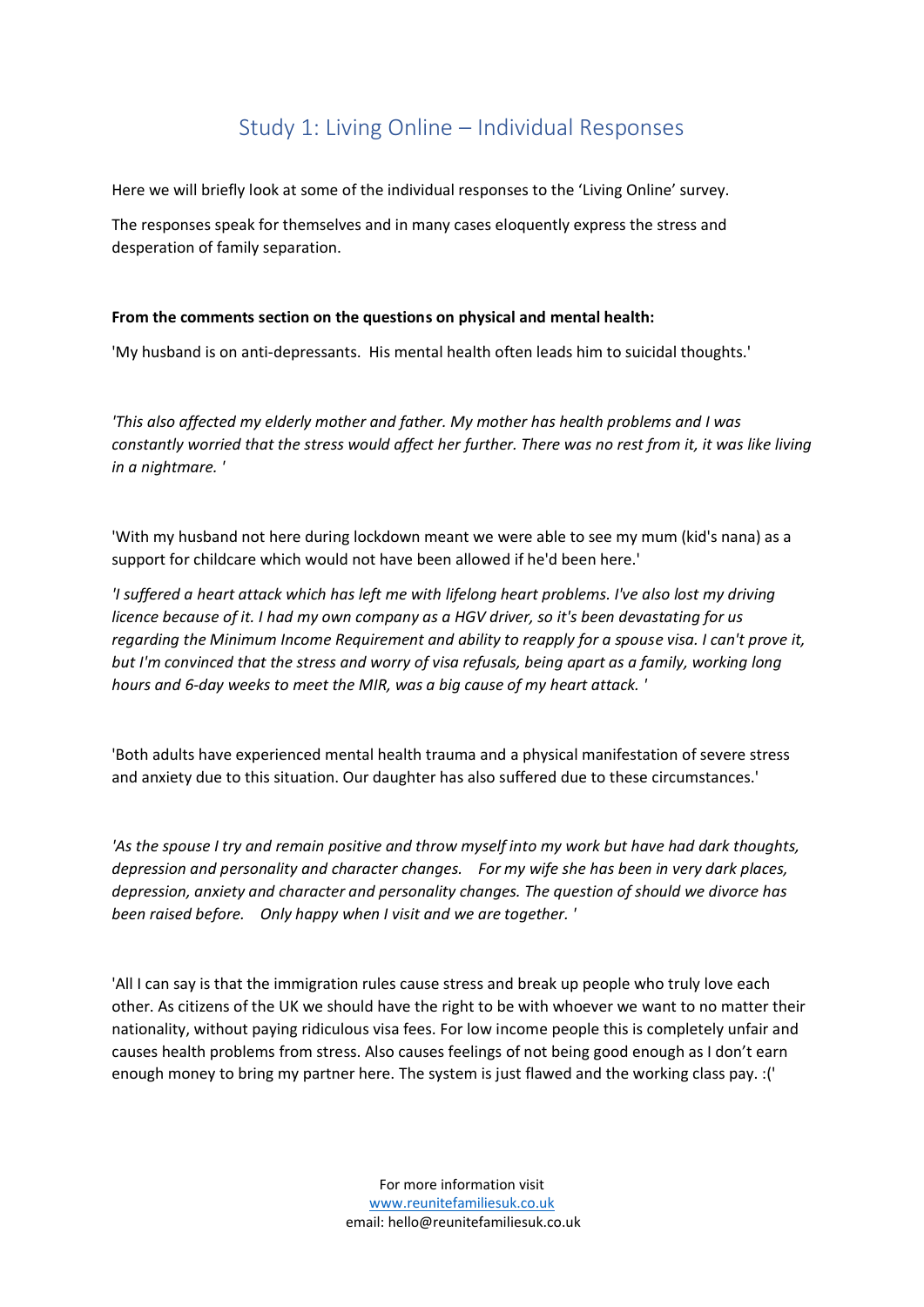*'The waiting has caused anxiety for both persons. Having such a long period separated can put strain on the relationship which can be overcome but is avoidable. Anxiety of factors such as having to battle to get approved flight so your partner can travel once visa is received '*

'We can't say anything rather than big stress. I don't think HO ever have this hurt feeling when they can't hug or even meet someone they loved.'

*'My British husband is sick after a stroke he had and this situation affected him badly too, my British children also are suffering and missing their daddy.'*

'My 11-year-old is in need of counselling support, which because of the pandemic and lockdown, has been unable to receive any help at all. We have wound up with a broken family and each parent in their own, in near homelessness and destitution.'

*'UK husband has redeveloped type 2 diabetes as he has not had the time or motivation to prepare proper meals, wife did that. He has not slept properly since his wife left, chronic insomnia. Headaches and migraines from stress. Non-UK spouse. Miscarried on the plane on the flight back to Australia. Gained 10 kilos from not exercising and excessive overeating unhealthily due to depression which then lead to gallbladder attacks. Sleep problems due to video chatting and time zones and insomnia. Severe panic attacks which lead to being medicated. '*

'The separation has caused PTSD in both cases which has had physical effects on both of us including hair loss and panic attacks.'

*'Separated due to not meeting the crazy income requirements when low paid jobs will never meet this this has caused lots of anxiety and upset as well as stress.'*

'Hardships faced on UK spouse living overseas, often depressed, developed anxiety, often vomiting from stress, no mental health services in husband's country to support UK spouse. Missing family back in UK, not yet visited them in the past two years because of visit visa restrictions.'

*'I am the sponsor and suffer with PTSD, depression, and extreme anxiety because of being separated. I have been on medication for 3 years and have had various talking therapies which have not eased the situation. My husband has symptoms of PTSD but refuses to be seen by a specialist because of the stigma of mental health in men and cultural differences.'*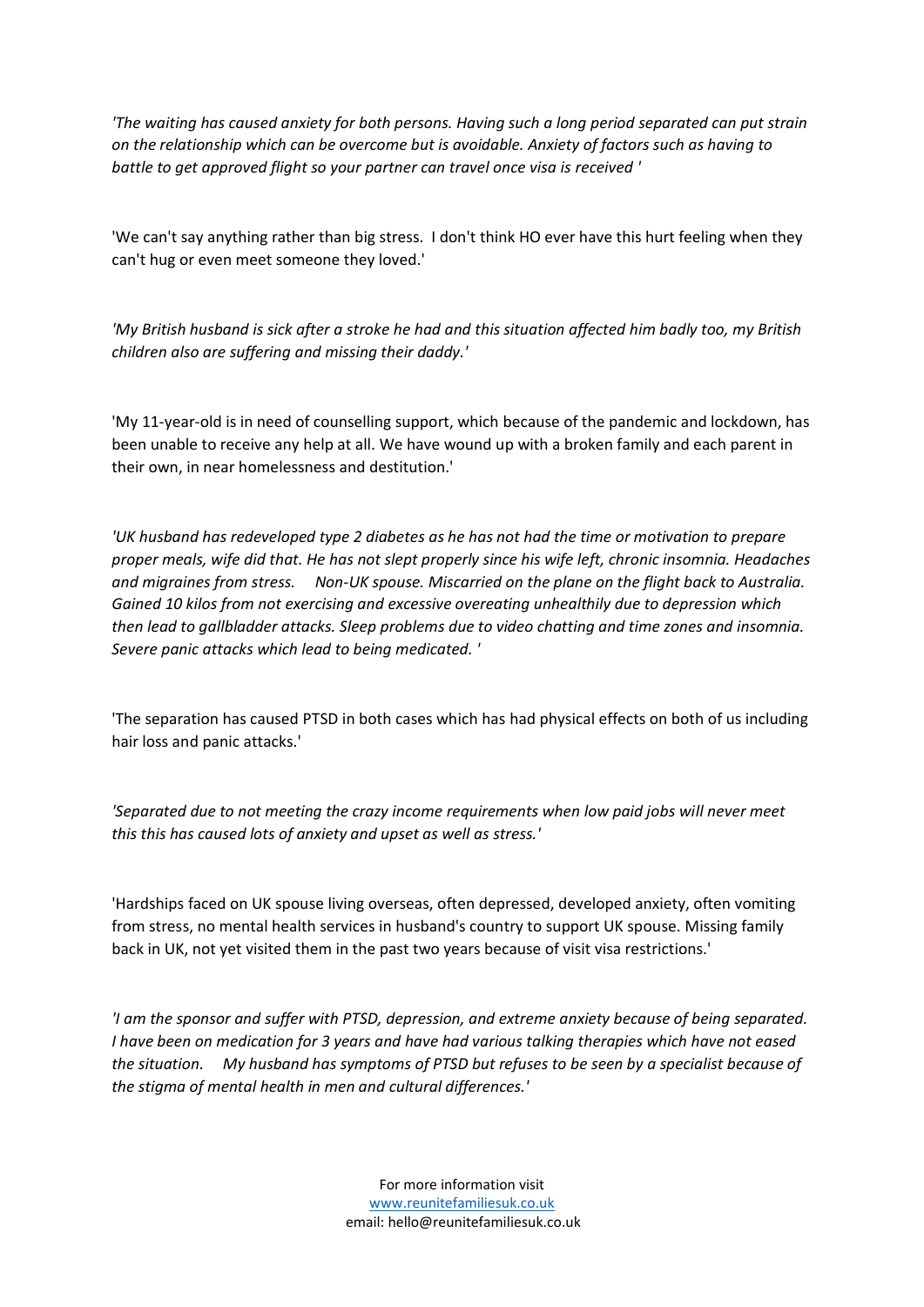**Respondents were also asked to assess the future of their relationship. Responses are below:**

'Negative.'

*'I hope we can continue to love and care for each other. But sometimes I worry that mental health issues may be too much to carry. '*

'Positive. Love him dearly and could not be without him. Saving for ILR has been a struggle. Both feeling the pressure.'

*'I will appreciate him so much when he finally gets here (if his application is successful) but I'm concerned that the anxiety I've experienced from this separation could have a negative impact. It has also made things like jobs, housing and finances more difficult which could cause relationship problems.'*

'I feel positive that eventually my husband and I will be together but I am concerned about the longterm impact this separation has had on our relationship.'

*'Our relationship will keep going strong, but whether we will be affected by the harsh immigration rules again I just don't know and it is our fear. '*

'We've reapplied one last time. If refused, the relationship after 9 years, will be over.'

*'About to apply so hopefully successful and able to be together very soon.'*

'Positive - absence makes the heart grow fonder.'

*'We have a very strong relationship, but the anxiety and stress of being apart will likely never leave me (the UK partner) until my husband (non -UK) is approved his British citizenship. His application for LTR was submitted in the first week of April 2020, and because of COVID-19, we are still waiting, so that's hanging over our heads a little, even if there is no legitimate reason we should be worried. The financial strain is something that we really could do without. It has damaged my finances and credit score rather a lot. However, I wouldn't be without him so it's just something we have to accept and keep plugging away at. Hope to be debt free in 2025-ish.'*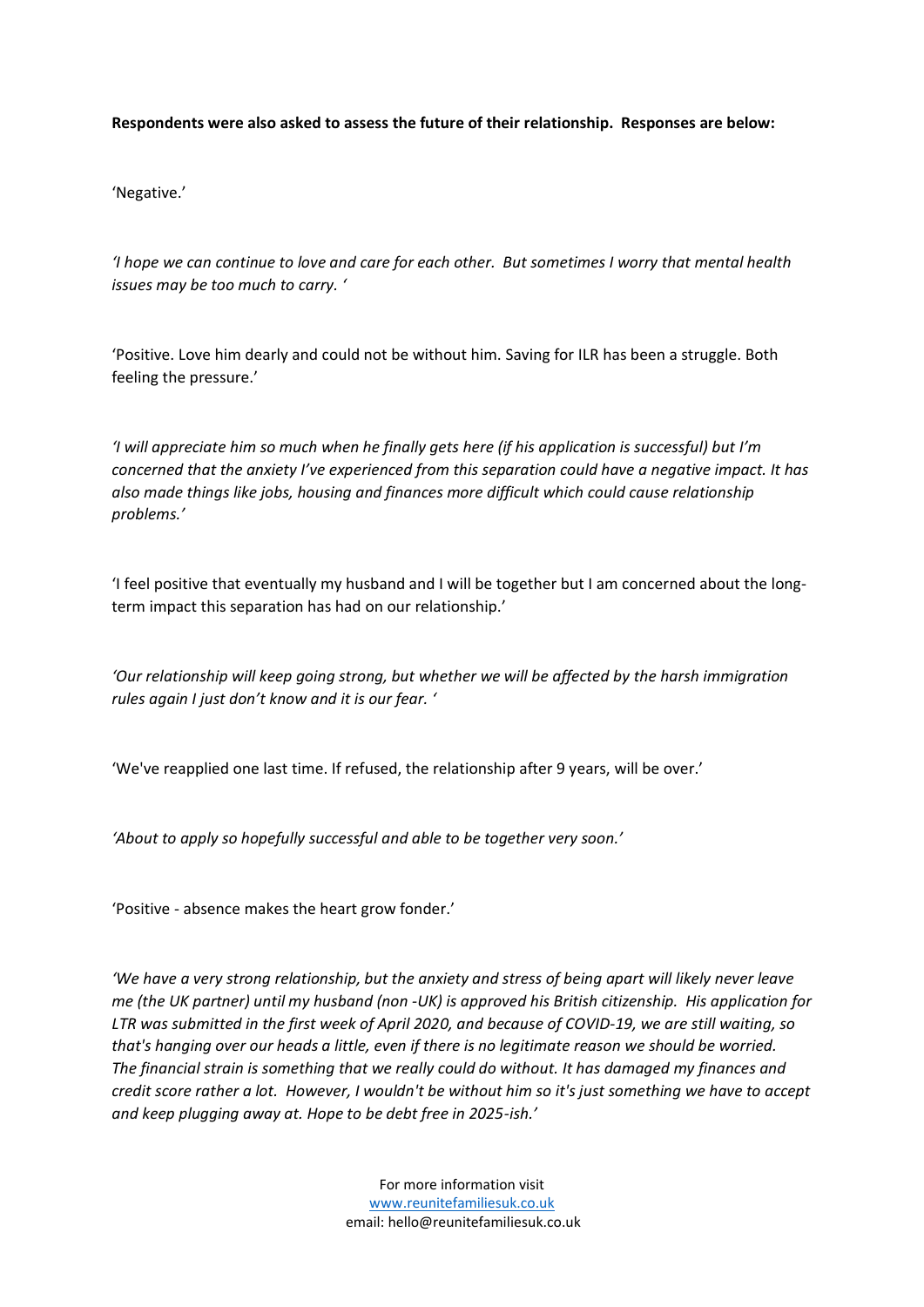'With support there is a positive outcome.'

*'Our feelings and love for each other are very strong, but as for us having a life living together, I feel very negative about it.'*

'Would very much take the pressure off if the U.K. government lifted the minimum income requirements and high visa fees.'

*'Negative, we both will need some time to recover, to function normally as a family. A lot of plans already wasted. Especially because this is our first year of marriage, our honeymoon period is filled with misery.'*

'Positive, we have tried to stay strong but it's very difficult with all the paperwork and uncertainty.'

*'I am hopeful that we will be reunited and be able to put this experience behind us, however there appears to be no consideration for the irreparable damage inflicted on parents and children by the current home office conduct. I think we will honestly need couples therapy to overcome some of this damage. In spite of this, we both try to remain positive.'*

'Just don't know, but we're not beaten yet.'

*'Positive, we will be together eventually.'*

'I hope positive. We hope to get through all the challenges of immigration.'

*'Hoping and praying that we will be reunited by the end of 2020 after being apart for 9 months.'*

'If things continue this way for many more years, we will have to leave the UK permanently in order to be together. This is very negative. Our relationship will be under constant strain and we will be far from our family and support network. Our lives will be harder. Our relationship will hopefully continue.'

*'It depends on the day. Some days I am very confident of the future of my marriage, other days I ask myself if my husband will overcome all this stressful, distance, wasting of money, tiers, our dreams*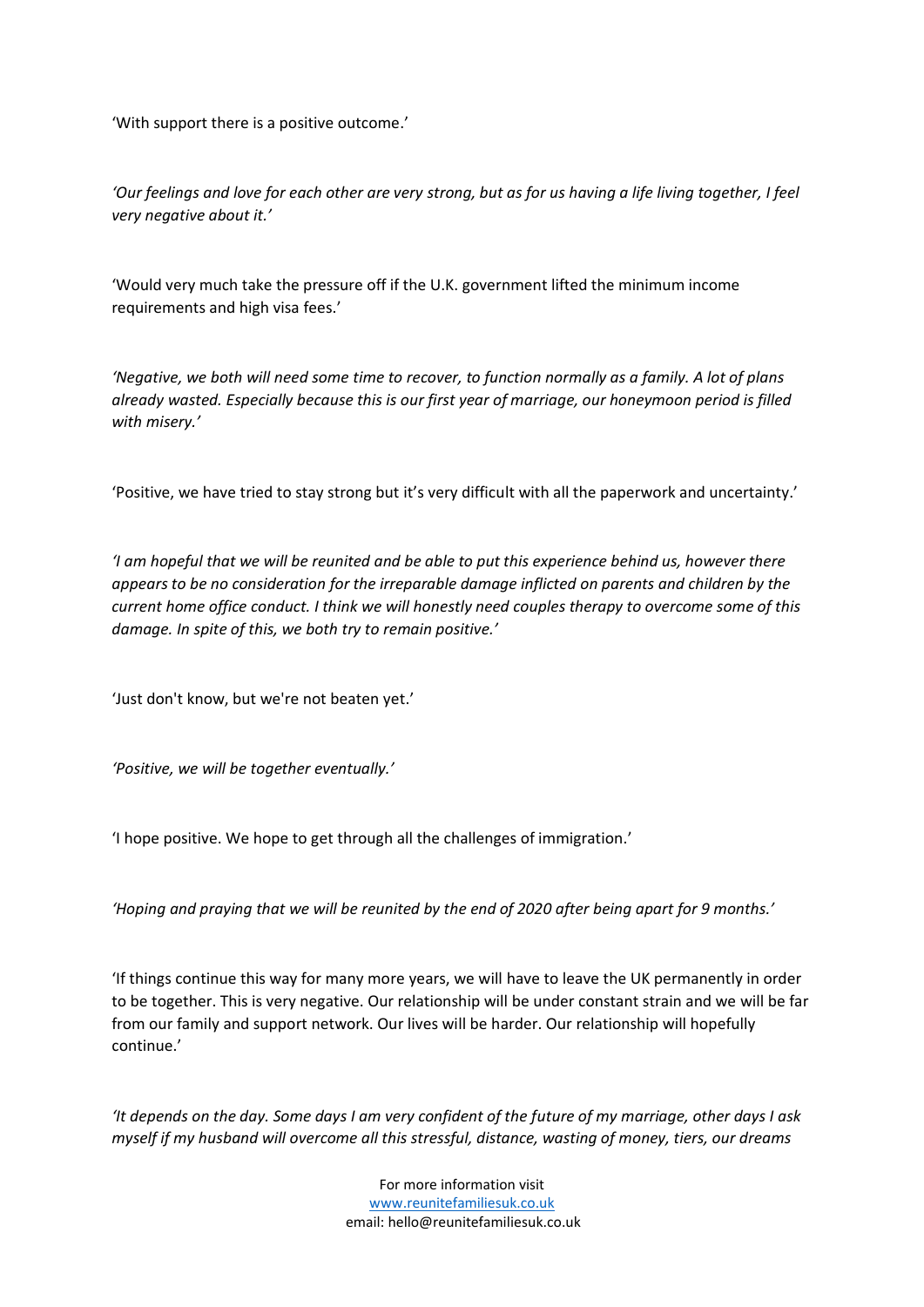*on standby... its mentally and emotional challenging. Our mental health is so fragile, I feel so sad sometimes and alone and I'm sure my husband feels the same.'*

'We are trying to bring my wife over so if successful then we will have a positive outlook, if rejected, the costs of trying will severely affect our mental health and our finances.'

*'Not. Sure.'*

'I am still hopeful that I will be able to live with my partner in the UK (as is my right).'

*'Positive because being together is better than not being together.'*

'Positive. Are applying now for UK fiancé visa which we feel hopeful about but will take years to pay back the cost as need to take a debt. The UK visa fees are extortionate.'

*'Negatives in the UK you need to pay the government if you love someone from outside the UK.'*

'Positive, because we really want to build our family together.'

*'We are supporting each other but we need to be together, for my husband's sake and my children's life.'*

'I only see hope in having the right to work and provide for my two British children.'

*'Delayed. Everything has been pushed backwards. Plans of starting a family could be held back due to emotional trauma and delays in seeking treatment from UK with miscarriages. Will have to rebuild and open up due to shutting down and putting up walls to protect myself and survive being separated. Husband and I have been through more than most will experience in a lifetime and we still madly love each other after being together for 6 years but only living with each other for 2, we have been inseparable for the 6 years (we video chat for 4-12 hours a day) being separated has been like losing a part of ourselves. We appreciate the little things. My husband is more loving and sensitive*  and supportive. We will overcome eventually but it's been a lot of pain and it should be time spent *happily not spent overcoming the previous year of torture from being separated. '*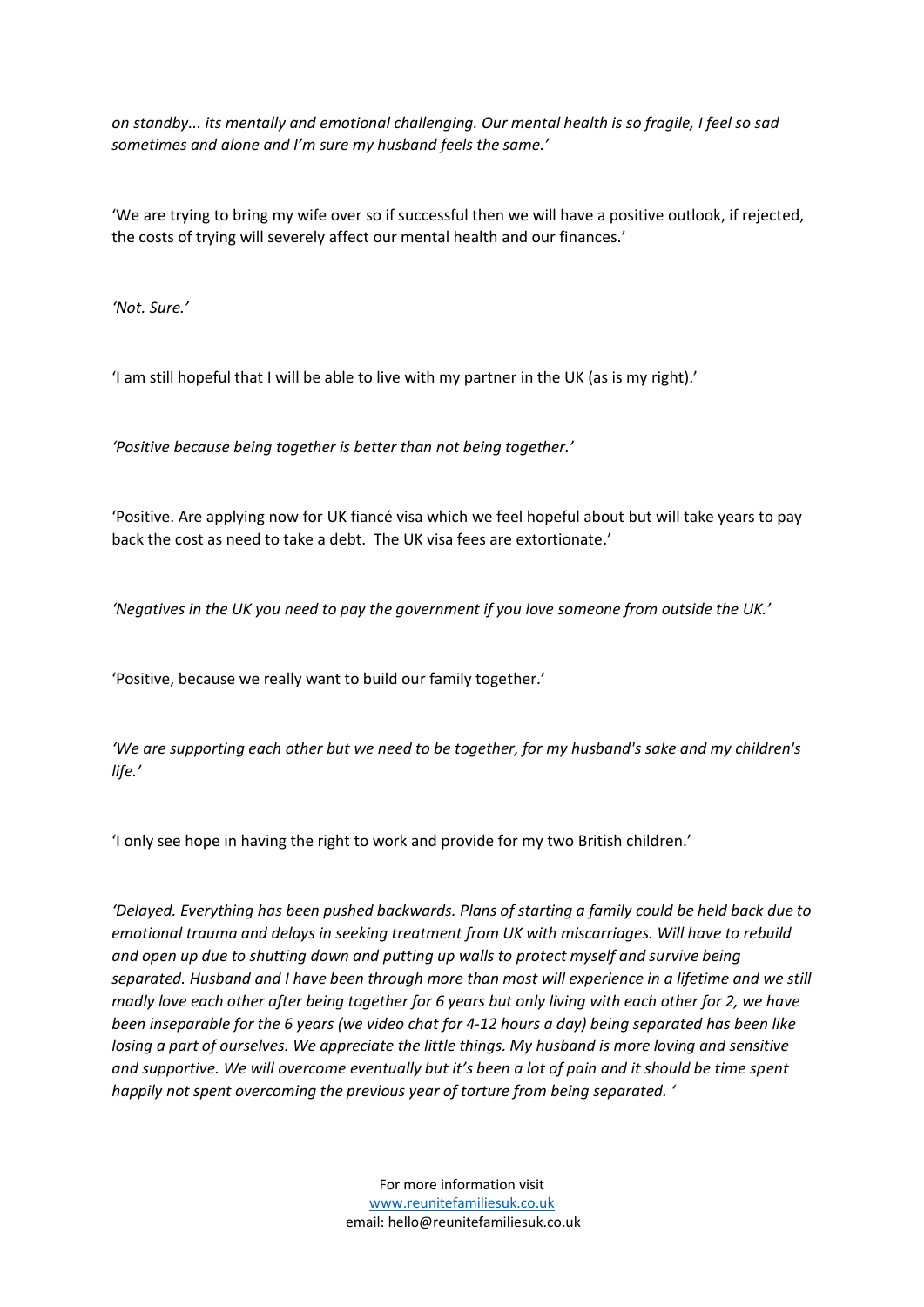'Damaged from anxiety, depression, financial strain, future worries over having to begin Visa and fees all over again.'

*'It took at least a year to get back to "normal " but with the help from our family once we were all together, we all pulled together and eventually got back to where we were not scared to be apart.'*

'If we are separated any longer my husband (UK citizen) will be forced to leave his country and we will live in some country not native to either of us, far from friends and family, so we can make a living. We may never get a chance to start a family as we have to adopt. This will devastate us both. His health will be at risk as he depends on hormone treatment. This will make us choose between his physical health and our family. I am exhausted, frustrated and desperately sad from online meetings and constant goodbyes. I need this to be over, and us together.'

*'Very positive. If we can overcome this, we'll get through anything.'*

'Hopefully it won't break us up.'

*'Positive. I found the man I was always looking for, the person I will spend the rest of my life with. He's my best friend and someone I can build a future with. '*

'I don't see us being separated by dreadful immigration law changing I don't meet the income requirements and never will as a low-income worker I'm being penalised for falling in love with someone and my life together and our marriage can't start while we are separated this adds lots of anxiety and stress. '

*'Negative for a while. But I hope we will overcome.'*

'It's unclear at the moment as a recent refusal is still weighing in on us and we are struggling to find hope. So, we don't know how we can maintain our relationship with all the stress.'

*'If I can get the visa it will be positive.'*

'Positive, but in time. 12 months separation will have an effect on us.'

*'Together, in his country. '*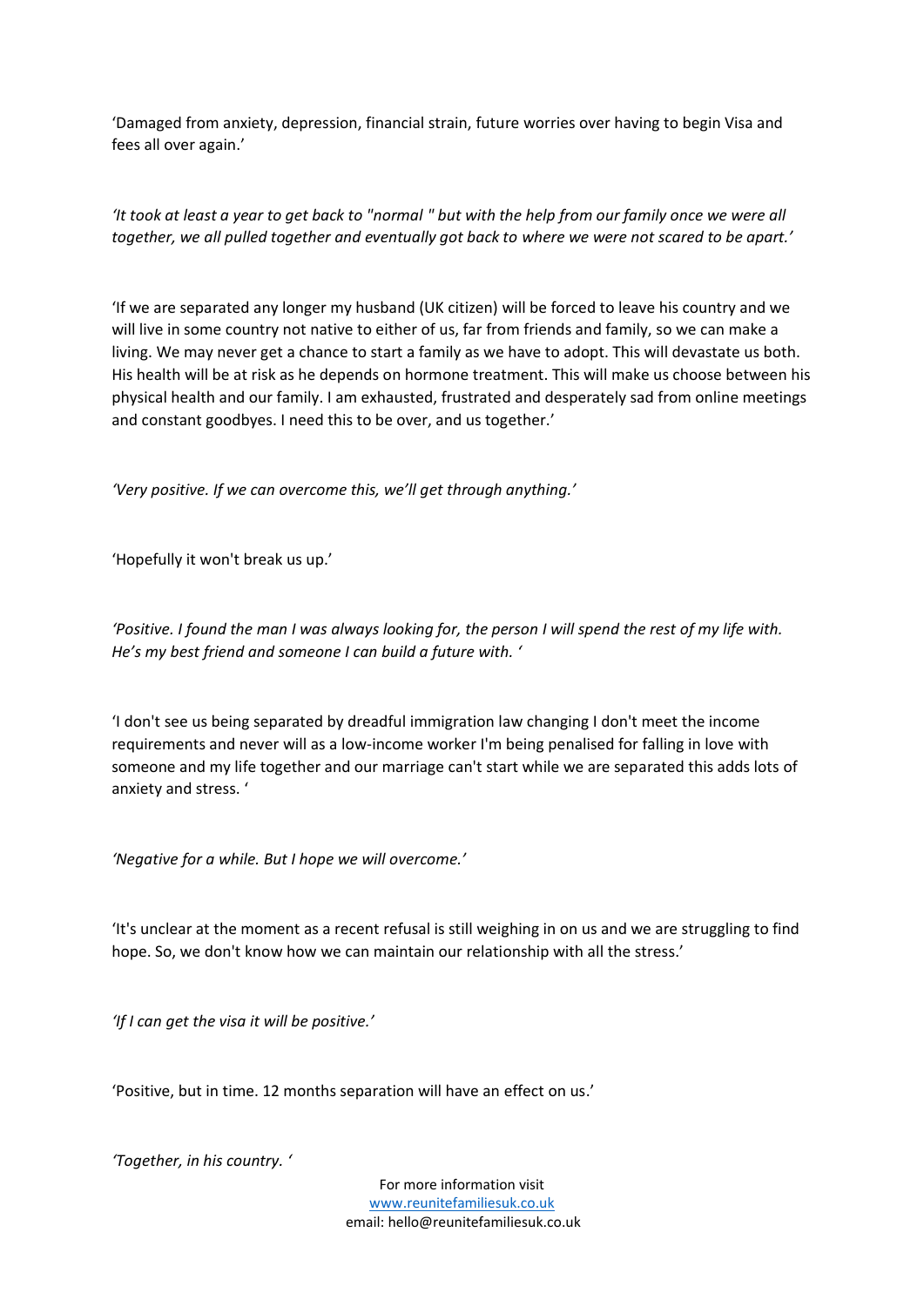'I don't know, currently positive every relationship has its faults. '

*'Negative. We are in the process of a separation and I am not sure it can be reconciled. '*

### **Respondents were also asked to comment on the impact of technology on their online relationship:**

'When a child's location in the UK (address) is being kept secret from you, for four years, it is basically as keeping a child away from their non-EU parent. It could only be described as kidnapping, when the grandparents control when, if and for how long you get to see and speak to your child. Technology does not help at all in certain inhumane scenarios.'

*'Online is nothing like being together in person, it can't even come close. The time zones for one is huge let alone the emotional and physical impact it has. Being apart from each other has been torturous. I come from a Commonwealth country, I am wanting to be in the UK for love not to move there for a better life, Australia is absolutely incredible and I would not leave under any circumstances except for love and a life with my soul mate, it's frustrating there isn't something for commonwealth countries, we are technically still under the queen herself yet fighting to enter like I come from a third world. '*

'Families need a physical touch, a hug a presence. Technology fails all too often, different time zones and work commitments, falling asleep from working double shifts while waking for matching off work time. Covid restrictions are a perfect example of how detrimental to health being unable to even place a hand into your loved one's hand can be.'

*'Staying in touch online has been a crutch, a necessary evil that we hold onto, like onto a straw while drowning. It certainly does not allow actual relationship to develop and bloom. We need physical contact, and denying us family life due to how laws and borders are interpreted between countries is nothing short of outrageous. '*

'How can my children hug their dad online. They don't like having to give all their days info in a phone conversation at a set time.'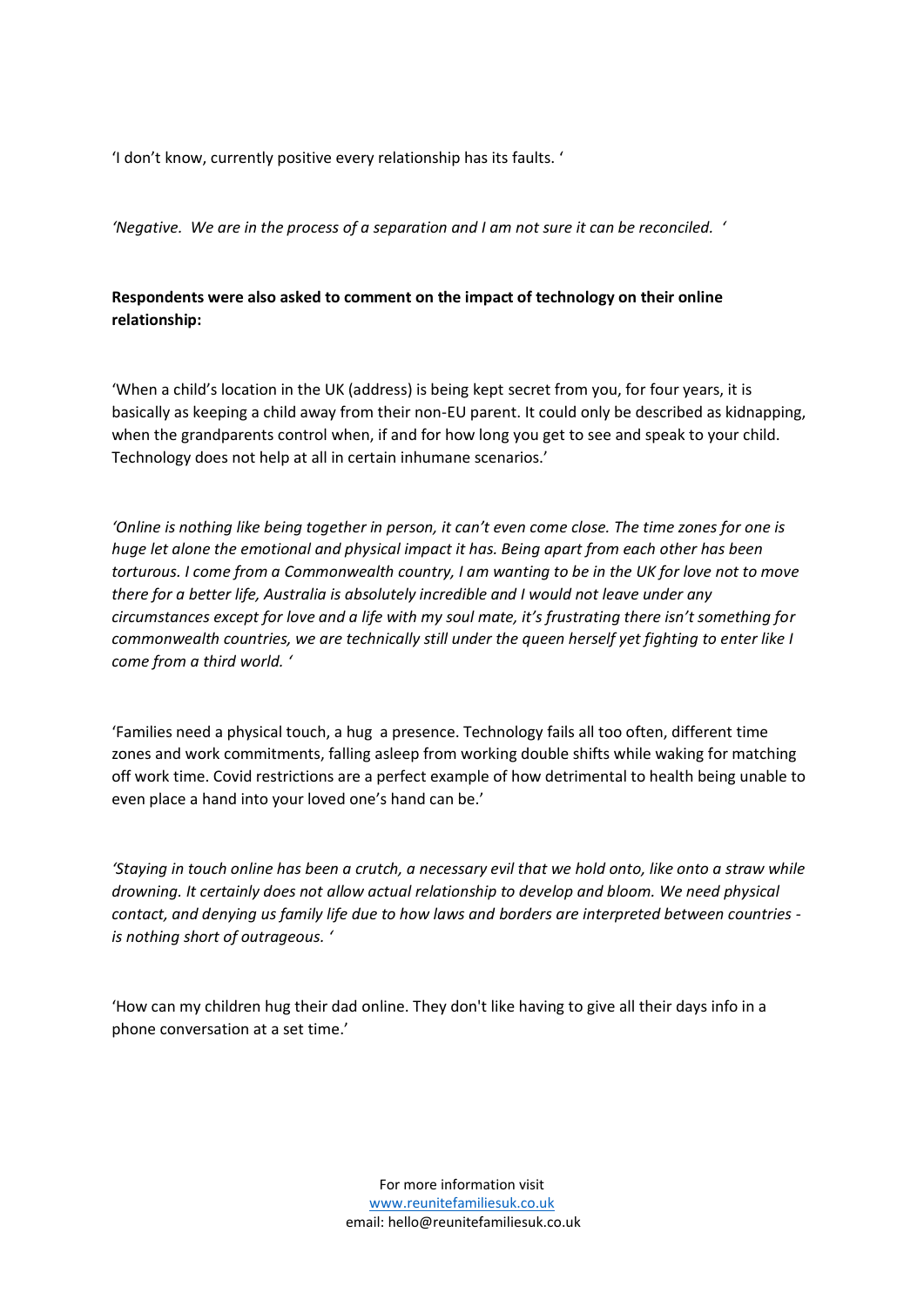*'As previously stated not everyone is lucky to have good Internet some areas terrible mobile signal as no landlines not everyone lives in cities.'*

'How can I start a family and have a physical relationship via technology? Even a simple hug or to take care of one another. It's impossible!!! Now I'm out of the U.K. and my friends and family miss me so much they understand how hard it is, it's not the same! '

*'I don't want to live a life where there is a price on love and UK citizens struggle so much to bring their partners to their country. It's insane.'*

'Separation from family is cruel and unnecessary, we are not criminals that need to be punished with exile. We only want to be settled down in a place we can feel home and safe with people we love.'

*'We have lost so much time... Some days we feel like strangers to each other.'*

'My son is 2 years old. He doesn't want to interact with his dad on a video call.'

*'I feel deprived of a basic right to be with my family when I can.'*

'Like i said, if we had to endure any more time speaking online, we would have broken up. I cannot fathom trying to continue a normal life whist being forced to continue a relationship through a screen, especially with no routine or intimacy.'

*'We tried it for almost 2 years and it can't be. '*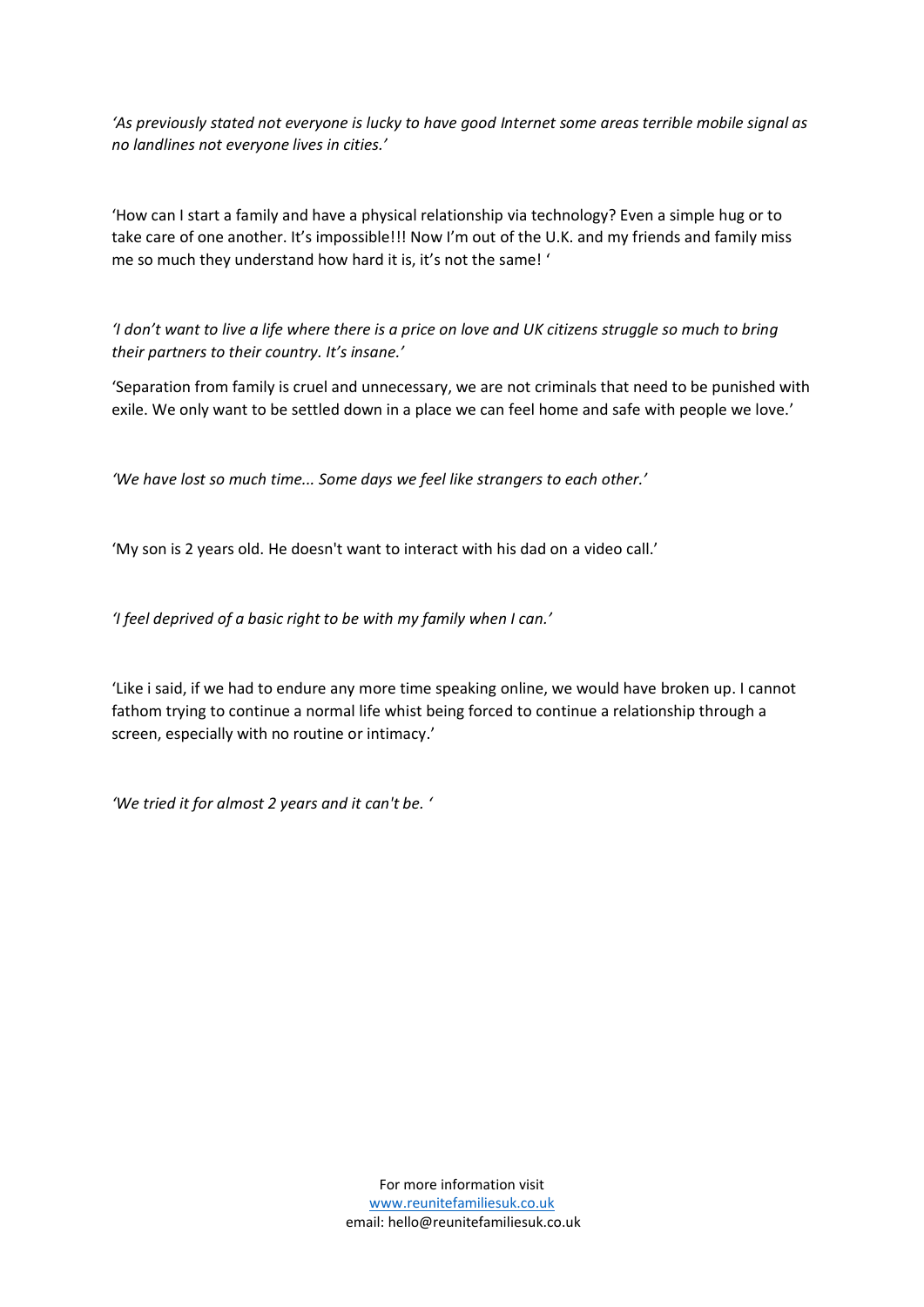# Study 2: Coronavirus Impact – Summary Responses

This survey concerned itself specifically with families who had applied for a visa during the Covid-19 pandemic.

By 14<sup>th</sup> November 2020, the survey had elicited 18 responses, producing a representative range of different experiences, summarised below. This group of people were self-selected and sampled separately from those sampled in the 'Living Online' survey above.

### **2a/ Has Covid19 affected your personal experience of the visa or immigration system?**

Here those with direct experience of the spousal visa immigration system during the pandemic were asked to assess the impact of the process on aspects of their lives, with multiple answers allowed. The results are tabulated below:

| 'The experience has affected my mental health' 83%            |     |     |     |
|---------------------------------------------------------------|-----|-----|-----|
| 'The experience has affected me financially'                  | 61% |     |     |
| 'The experience has affected my relationship with my partner' |     |     | 67% |
| 'The experience has affected my child(ren)'                   | 28% |     |     |
| 'The experience has affected my other close relationships'    |     |     | 28% |
| (e.g. grandparents and grandchildren, close friends etc)      |     |     |     |
| 'The experience has affected my work performance'             |     | 61% |     |
| 'The experience has affected my physical health'              |     | 61% |     |
| 'It has not affected me negatively at all'                    | 6%  |     |     |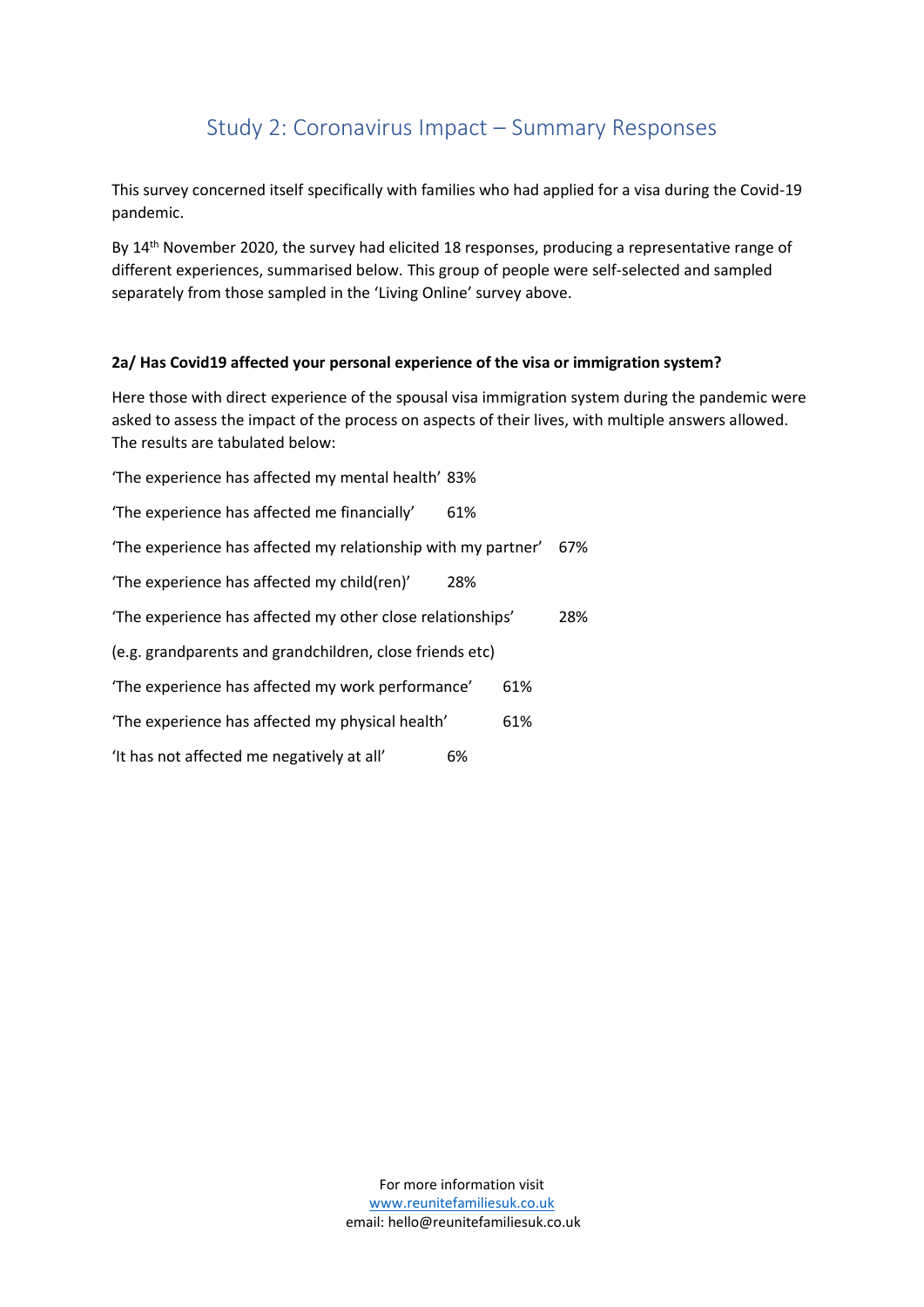

As with the 'Study 1: Living Online' survey, it can be seen that the impact of the process on the mental health of those going through it is dramatic. There is also an impact on the physical and financial health and relationships of these people, as well as work performance.

Once again, the health impact of the immigration process on British families can be seen to be almost entirely negative, with a negative economic impact also implied (for example, when assessing the work performance of these individuals).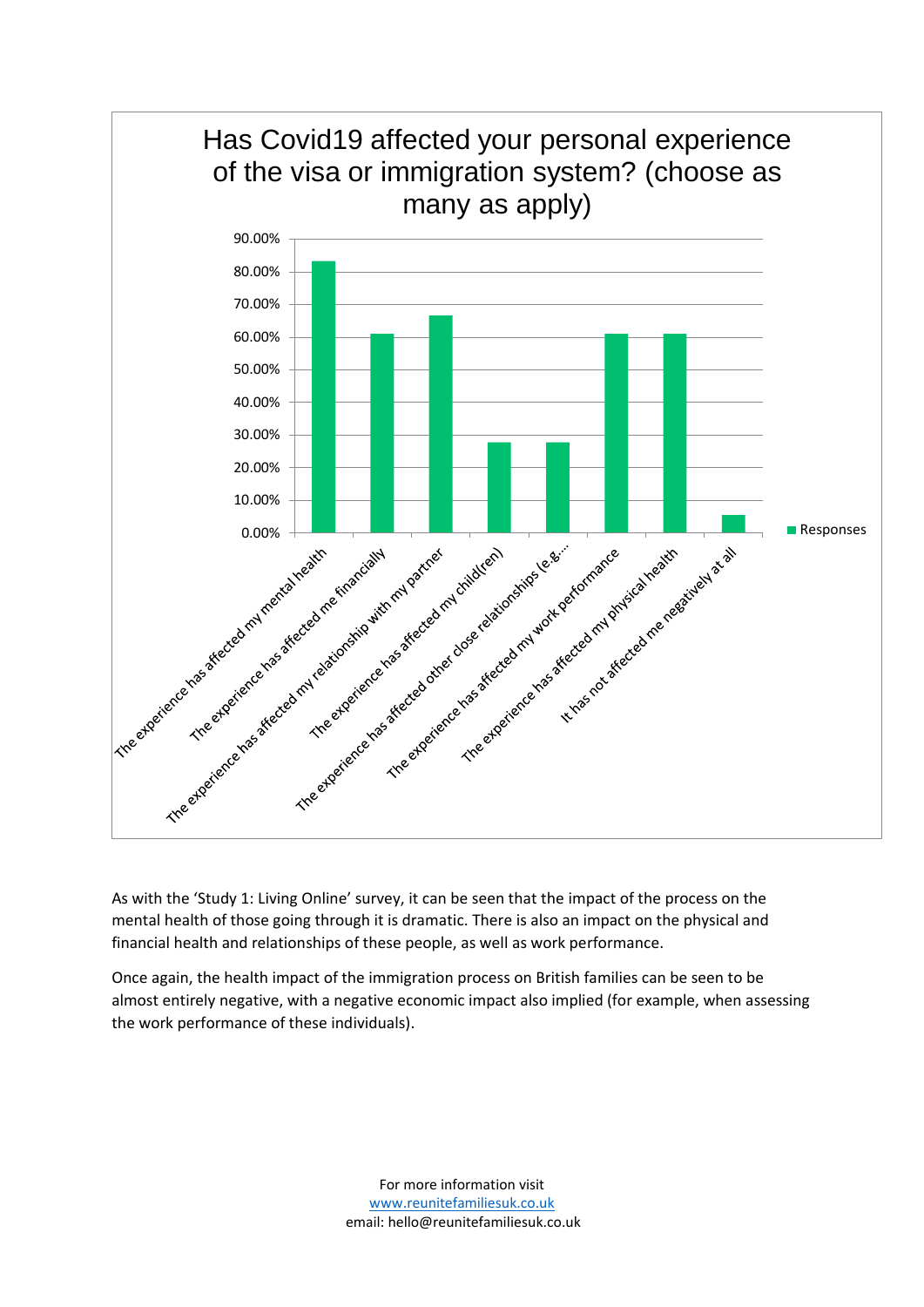### **2b/ How have government lockdowns affected your visa journey**

Here those with experience of the spousal visa immigration system were asked to assess how the pandemic-related lockdowns affected different aspects of their visa process. Results are tabulated below:

| 'Financial impact through loss of hours and/or employment'     | 39% |
|----------------------------------------------------------------|-----|
| 'Delays in processing or response time'                        | 56% |
| 'Difficulty in travel for example to VACs'                     | 28% |
| 'Difficulty arranging language test'                           | 28% |
| 'Difficulty gathering other key physical evidence'             | 50% |
| 'Difficult arranging in person interview, e.g. for a passport' | 6%  |
| 'They have not affected my visa journey'                       | 11% |



It can be seen that the lockdowns have had an almost exclusively negative impact on people's experience of the visa system. 50% or more of respondents in particular reported perceived delays in processing or response time as well as gathering physical evidence as being areas of particular concern.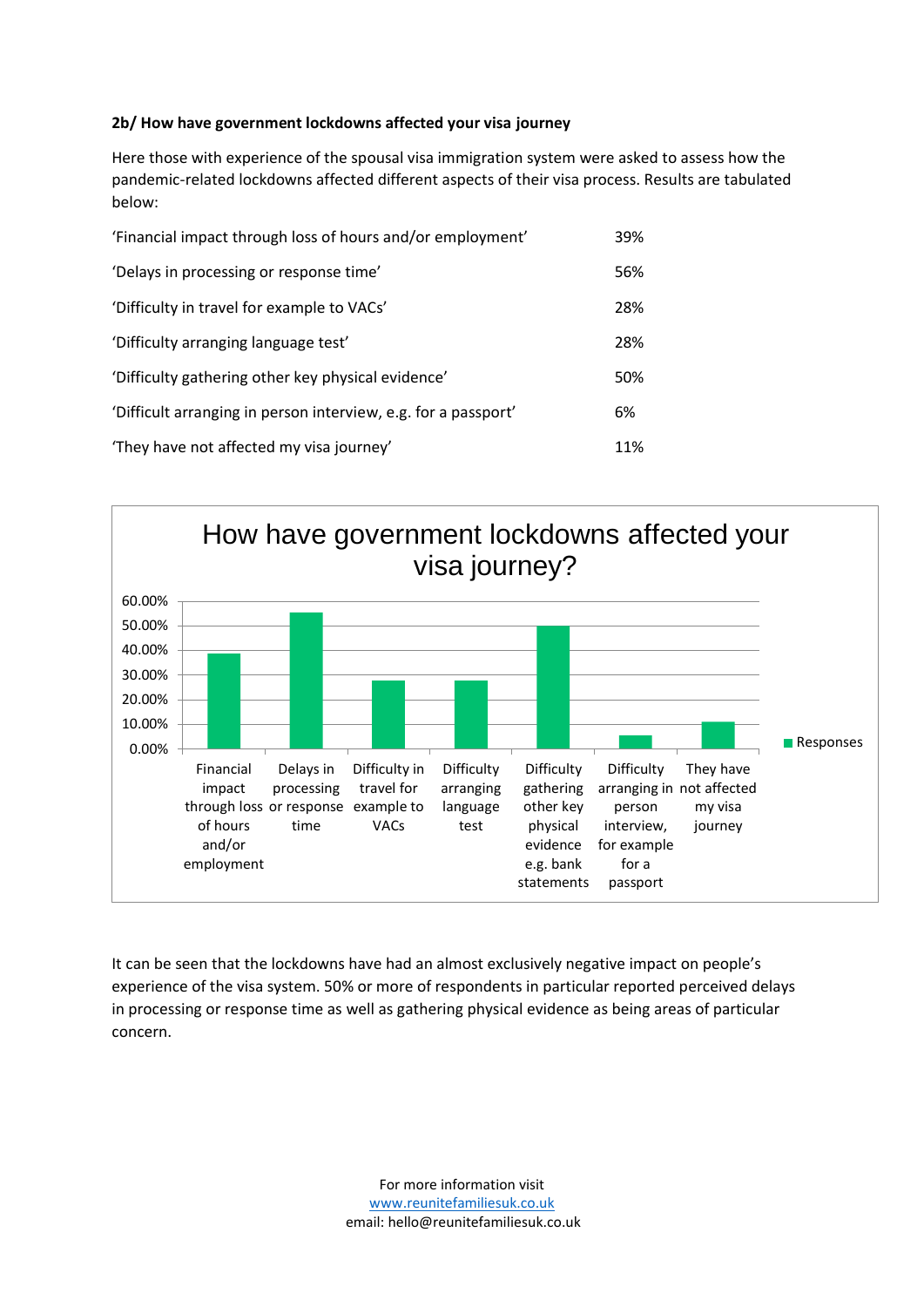The Home Office's own figures (accessible via [https://www.gov.uk/government/statistical-data](https://www.gov.uk/government/statistical-data-sets/managed-migration-datasets#entry-clearance-visas-granted-outside-the-uk)[sets/managed-migration-datasets#entry-clearance-visas-granted-outside-the-uk](https://www.gov.uk/government/statistical-data-sets/managed-migration-datasets#entry-clearance-visas-granted-outside-the-uk), tab Data – Vis\_D02) show a dramatic drop off in visa processing during the most intense months of the pandemic. If we filter the processing results for family (partner) visas for 5 nations for the 4 quarters leading up to the pandemic, a dramatic picture emerges:

| 2019 | 2019 Q3 | Indonesia | Family: Partner        | Issued         | 59           |
|------|---------|-----------|------------------------|----------------|--------------|
| 2019 | 2019 Q3 | Indonesia | Family: Partner        | Refused        | 11           |
| 2019 | 2019 Q3 | Indonesia | Family: Partner        | Withdrawn      | $\mathbf{1}$ |
| 2019 | 2019 Q4 | Indonesia | Family: Partner        | Issued         | 57           |
| 2019 | 2019 Q4 | Indonesia | Family: Partner        | Refused        | 3            |
| 2020 | 2020 Q1 | Indonesia | <b>Family: Partner</b> | <b>Issued</b>  | 34           |
| 2020 | 2020 Q1 | Indonesia | <b>Family: Partner</b> | <b>Refused</b> | 6            |
| 2020 | 2020 Q2 | Indonesia | Family: Partner        | <b>Issued</b>  | 3            |
| 2020 | 2020 Q2 | Indonesia | Family: Partner        | Refused        | $\mathbf{1}$ |
|      |         |           |                        |                |              |

| 2019 | 2019 Q3 | Turkey        | Family: Partner        | <b>Issued</b>  | 232            |
|------|---------|---------------|------------------------|----------------|----------------|
| 2019 | 2019 Q3 | Turkey        | Family: Partner        | Refused        | 35             |
| 2019 | 2019 Q3 | Turkey        | Family: Partner        | Withdrawn      | 2              |
| 2019 | 2019 Q4 | Turkey        | Family: Partner        | Issued         | 274            |
| 2019 | 2019 Q4 | Turkey        | Family: Partner        | Refused        | 27             |
| 2020 | 2020 Q1 | <b>Turkey</b> | <b>Family: Partner</b> | <b>Issued</b>  | 207            |
| 2020 | 2020 Q1 | <b>Turkey</b> | Family: Partner        | <b>Refused</b> | 11             |
| 2020 | 2020 Q1 | <b>Turkey</b> | <b>Family: Partner</b> | Withdrawn      | $\overline{2}$ |
| 2020 | 2020 Q2 | <b>Turkey</b> | Family: Partner        | <b>Issued</b>  | 49             |
| 2020 | 2020 Q2 | <b>Turkey</b> | Family: Partner        | Withdrawn      | 1              |

| 2019 | 2019 Q3 | <b>USA</b> | Family: Partner        | <b>Issued</b>  | 672 |
|------|---------|------------|------------------------|----------------|-----|
| 2019 | 2019 Q3 | <b>USA</b> | Family: Partner        | Refused        | 78  |
| 2019 | 2019 Q3 | <b>USA</b> | Family: Partner        | Withdrawn      | 6   |
| 2019 | 2019 Q4 | <b>USA</b> | Family: Partner        | Issued         | 730 |
| 2019 | 2019 Q4 | <b>USA</b> | Family: Partner        | Refused        | 60  |
| 2019 | 2019 Q4 | <b>USA</b> | Family: Partner        | Withdrawn      | 3   |
| 2020 | 2020 Q1 | <b>USA</b> | <b>Family: Partner</b> | <b>Issued</b>  | 602 |
| 2020 | 2020 Q1 | <b>USA</b> | <b>Family: Partner</b> | <b>Refused</b> | 32  |
| 2020 | 2020 Q1 | <b>USA</b> | Family: Partner        | Withdrawn      | 3   |
| 2020 | 2020 Q2 | <b>USA</b> | Family: Partner        | <b>Issued</b>  | 13  |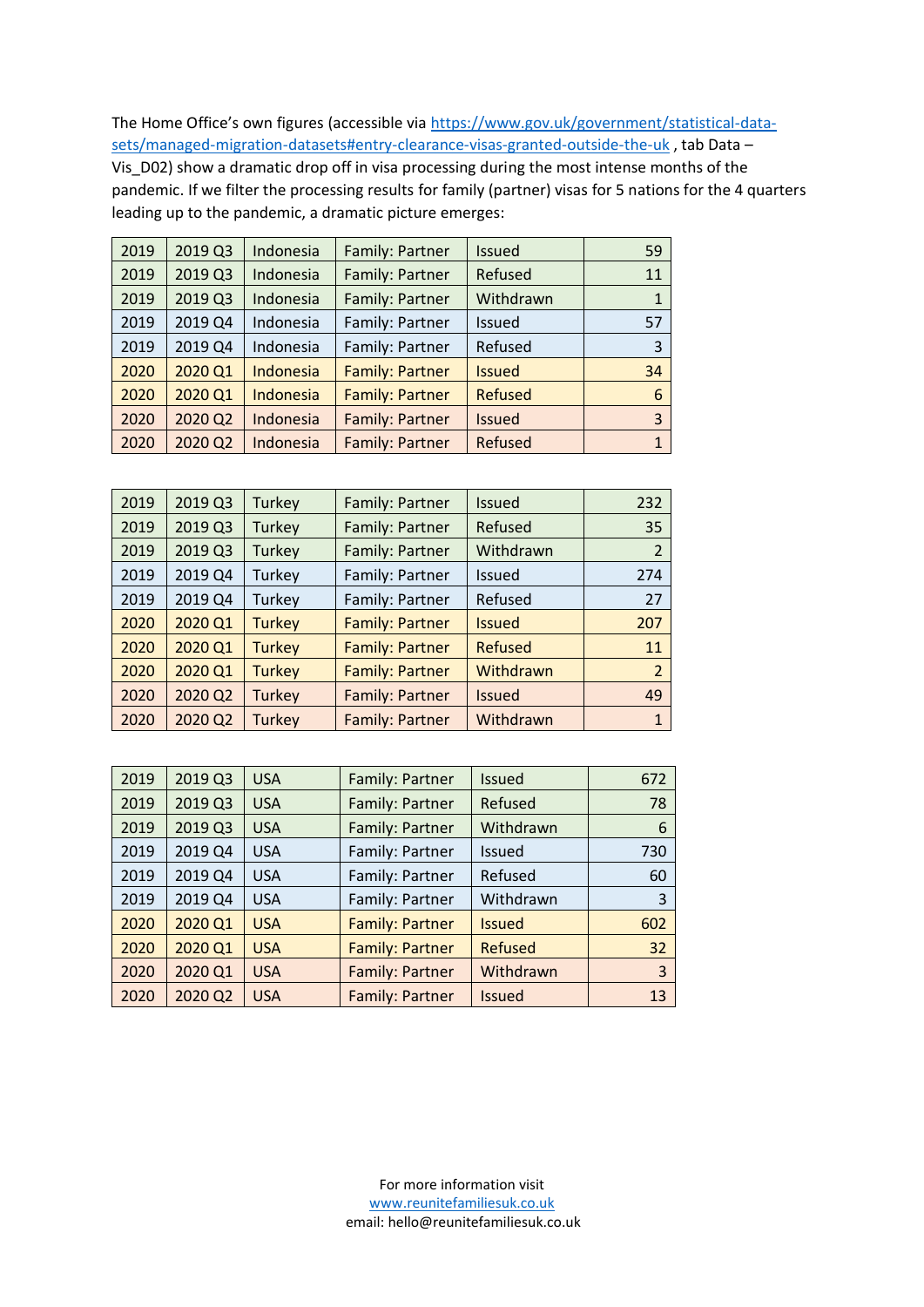| 2019 | 2019 Q3 | Japan | Family: Partner        | <b>Issued</b>  | 76 |
|------|---------|-------|------------------------|----------------|----|
| 2019 | 2019 Q3 | Japan | Family: Partner        | Refused        | 10 |
| 2019 | 2019 Q3 | Japan | Family: Partner        | Withdrawn      |    |
| 2019 | 2019 Q4 | Japan | Family: Partner        | <b>Issued</b>  | 68 |
| 2019 | 2019 Q4 | Japan | Family: Partner        | Refused        | 4  |
| 2019 | 2019 Q4 | Japan | Family: Partner        | Withdrawn      |    |
| 2020 | 2020 Q1 | Japan | <b>Family: Partner</b> | <b>Issued</b>  | 61 |
| 2020 | 2020 Q1 | Japan | <b>Family: Partner</b> | <b>Refused</b> | 5  |
| 2020 | 2020 Q2 | Japan | <b>Family: Partner</b> | <b>Issued</b>  | 9  |
| 2020 | 2020 Q2 | Japan | Family: Partner        | Refused        | 1  |

| 2019 | 2019 Q3 | Nigeria        | Family: Partner        | <b>Issued</b>  | 358                      |
|------|---------|----------------|------------------------|----------------|--------------------------|
| 2019 | 2019 Q3 | Nigeria        | Family: Partner        | Refused        | 74                       |
| 2019 | 2019 Q3 | Nigeria        | Family: Partner        | Withdrawn      | $\overline{\mathcal{L}}$ |
| 2019 | 2019 Q4 | Nigeria        | Family: Partner        | <b>Issued</b>  | 381                      |
| 2019 | 2019 Q4 | Nigeria        | Family: Partner        | Refused        | 97                       |
| 2019 | 2019 Q4 | Nigeria        | Family: Partner        | Withdrawn      | $\mathbf{1}$             |
| 2020 | 2020 Q1 | <b>Nigeria</b> | <b>Family: Partner</b> | <b>Issued</b>  | 392                      |
| 2020 | 2020 Q1 | <b>Nigeria</b> | <b>Family: Partner</b> | <b>Refused</b> | 65                       |
| 2020 | 2020 Q2 | <b>Nigeria</b> | Family: Partner        | <b>Issued</b>  | 8                        |
| 2020 | 2020 Q2 | <b>Nigeria</b> | Family: Partner        | Refused        | 1                        |

The drop-off is clear, and needs little explanation. Between Q1 and Q2 2020, according to the Home Office's own figures, Indonesia saw a 90% drop in processing partner(visa) applications, Turkey saw a 77% drop in processing these applications, Japan saw an 85% drop. During the same period, the USA and Nigeria saw incredible drops of 97% and 98% in processing partner visas, respectively.

These five nations are representative (we chose Indonesia, Turkey and the USA as the three most common nations among our sample and added Japan and Nigeria to enhance the geographical and cultural range) – but we see similar proportional drops for all nations during the pandemic via the Home Office's own datasets. It is not unreasonable to attribute these to additional Home Office delays, which were also self-reported on the online groups polled for respondents.

We also see a large proportion of people reporting issues with gathering physical evidence. For example, the Family Migration rules for financial evidence (accessible here: [https://assets.publishing.service.gov.uk/government/uploads/system/uploads/attachment\\_data/file](https://assets.publishing.service.gov.uk/government/uploads/system/uploads/attachment_data/file/934644/appendix-fm-1-7-financial-requirement-v4.0-gov-uk.pdf) [/934644/appendix-fm-1-7-financial-requirement-v4.0-gov-uk.pdf](https://assets.publishing.service.gov.uk/government/uploads/system/uploads/attachment_data/file/934644/appendix-fm-1-7-financial-requirement-v4.0-gov-uk.pdf) ) require that *'Bank statements must be on official bank stationery. Alternatively, electronic bank statements can also be accepted for all bank accounts (the account itself does not have to be exclusively online) as long as they are either accompanied by a letter from the bank on its headed stationery confirming that the documents are authentic or which bear the official stamp of the issuing bank on every page. '*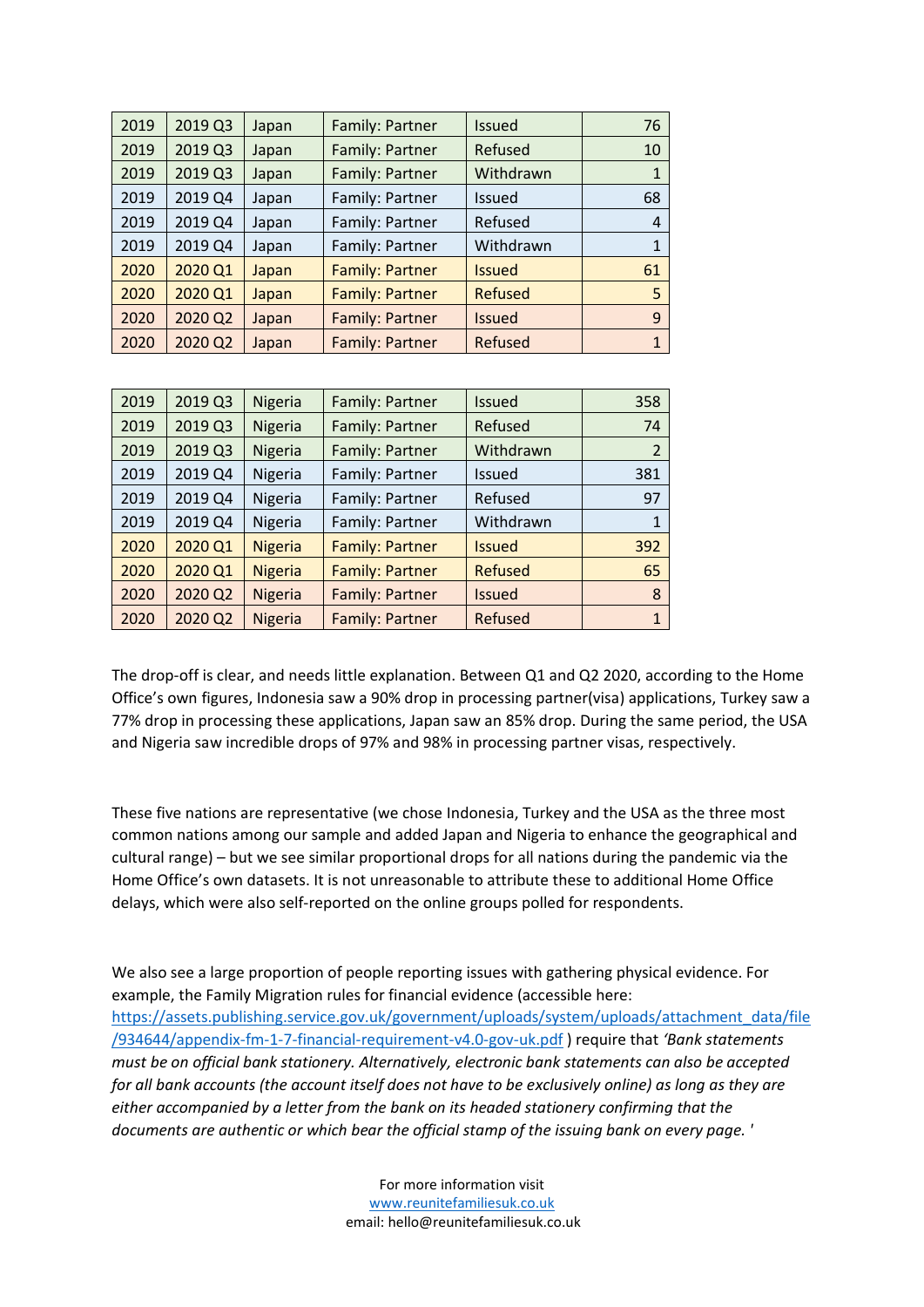This is, to say the least, not an easy request for fulfil during a global pandemic and lockdown.

Other respondents reported difficulty with for example getting evidence for language tests, with local VACs in some cases giving conflicting and contradictory advice as to whether such tests were required during the pandemic, or as reported by the Home Office Minister ( see: <https://www.theyworkforyou.com/wrans/?id=2020-10-07.100424.h> ) that exemptions were in place. Via a Freedom of Information request (see:

[https://www.whatdotheyknow.com/request/question\\_about\\_exemptions\\_to\\_lan](https://www.whatdotheyknow.com/request/question_about_exemptions_to_lan) ) we have as yet been unable to ascertain exactly which exemptions were in place for which countries.

All of the above builds a picture of a somewhat confused response which added to delays to individuals and consequent impacts on their lives and health.

#### **2c/ How would you rank your experience of the immigration system during Covid19?**

Respondents were asked to assess their experience of the system on a 5-point scale. Results are tabulated below:

| Terrible: | 44% |
|-----------|-----|
| Poor:     | 17% |
| OK:       | 33% |
| Good:     | 0%  |
| Great:    | 0%  |

Not a single respondent reported an experience better than 'OK', with the largest group of respondents going for the most negative assessment. This should not come as a surprise given the documented delays as above, as well as the impact of the system upon people's lives and health. Clearly there are lessons to be learned here.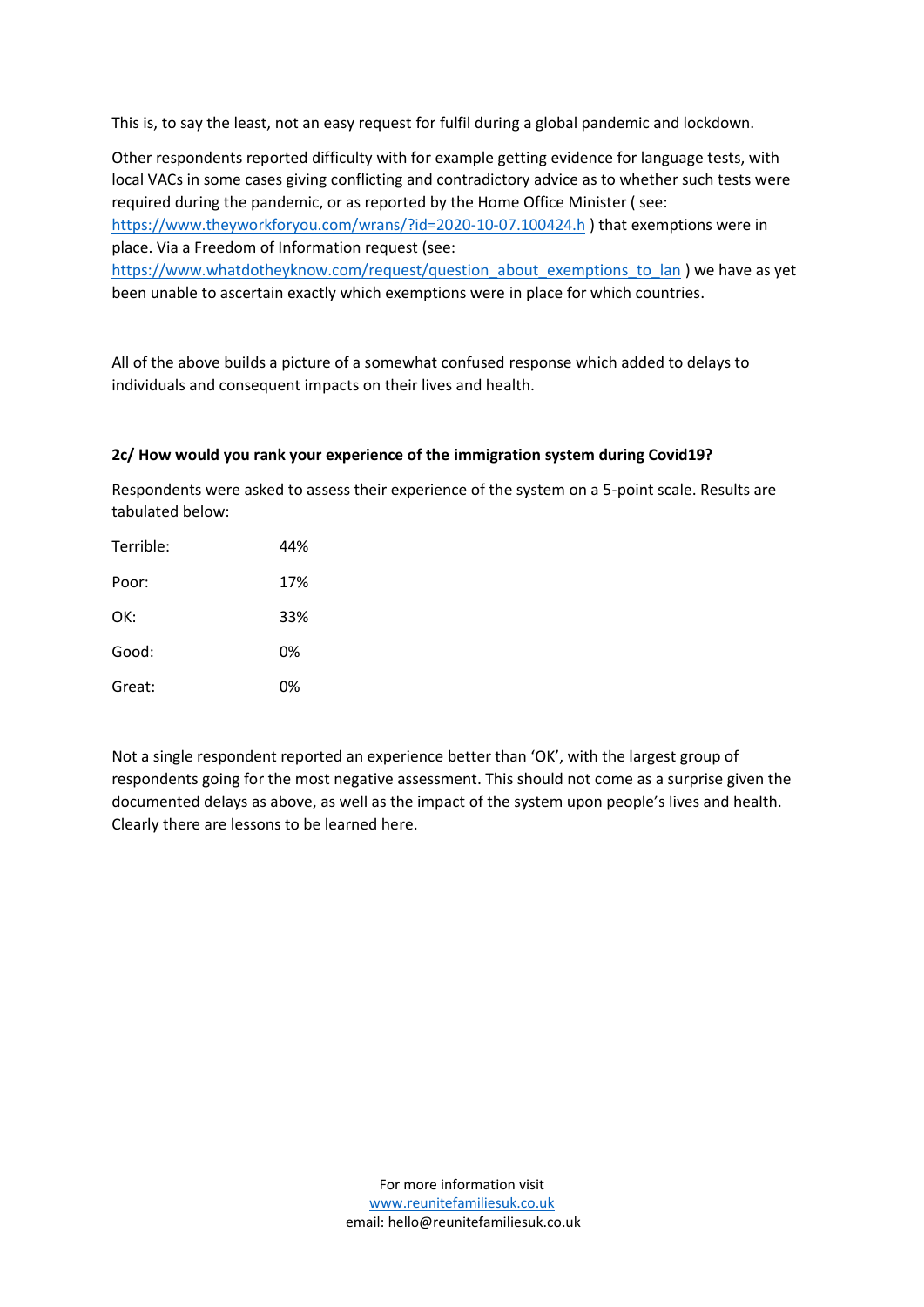### Study 2: Coronavirus Impact – Individual Responses

As well as looking at quantitative responses, during the survey we asked our respondents to describe their experienced individually via a series of questions. A selection is below.

### **Respondents were asked to describe how Covid-19 and associated lockdowns affected their visa journey**

*'Application was delayed 4months as IELTS was unavailable. Also wanted to use priority option but no longer available.'*

'My application was delayed until August because TLS centre in Serbia opened in July and is working only 2 days a week.'

**Respondents were asked to comment on how their experience of the process impacted their health**

*'The ongoing stress & lack of a 2nd income & my income being cut due to less hours are affecting me physically and emotionally.'*

'My son (18) told me that he would look after his sister (12) if my visa is denied.'

*'I have suffered from severe anxiety and more recently depression. This is a result of a lack of support this past year whilst I undertook teacher training as a single parent due to immigration rules prevent our family from being reunited.'*

'If we don't sort this visa we will have to separate because our mental health is very bad. We can't Skype anymore it's not a life.'

*'My husband has NRPF and was one of the many who were not entitled to self-employment scheme, meaning when lockdown happened, he had no income and had to rely on mine.'*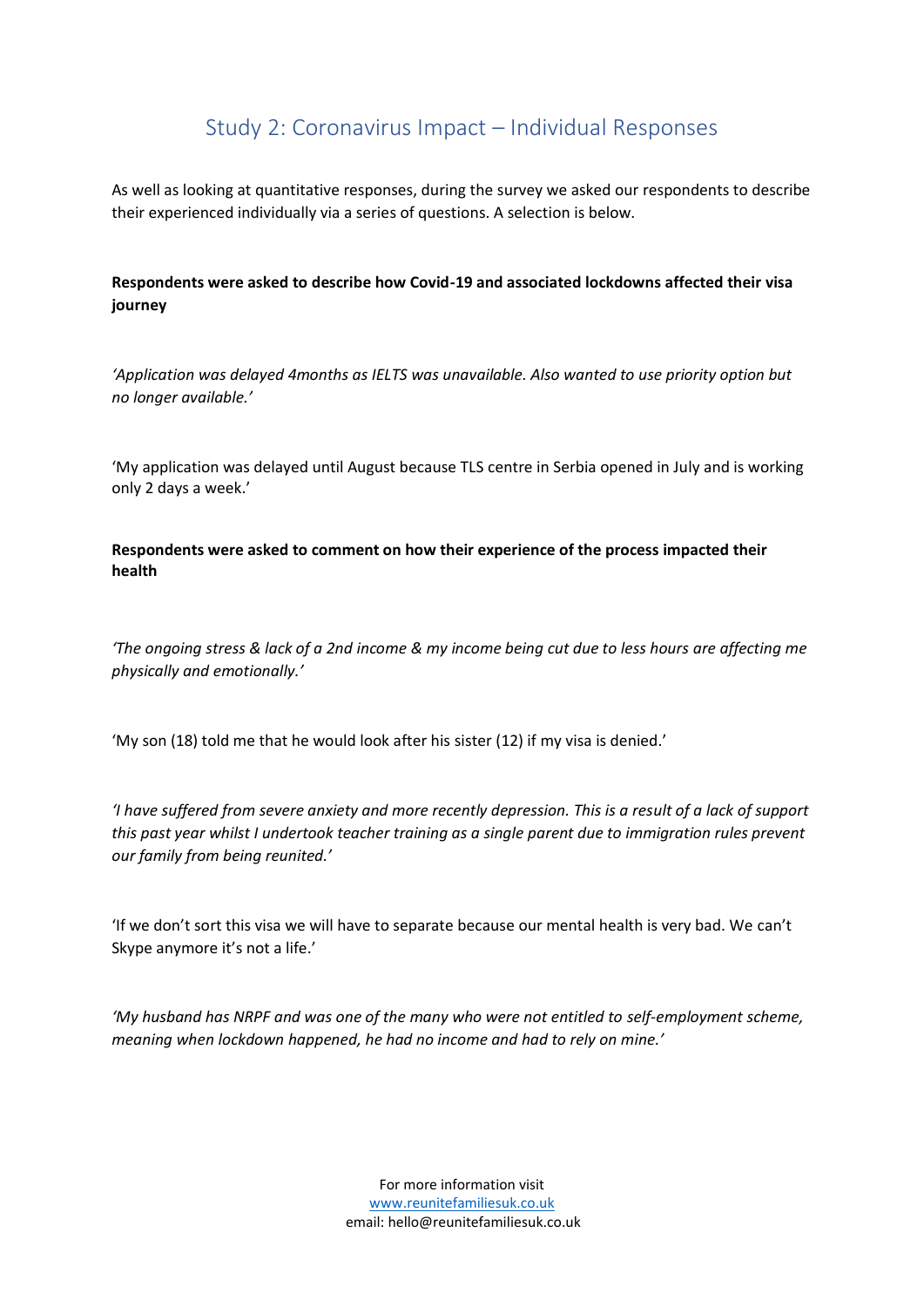#### **Finally, respondents were asked to for any additional comments on the system**

'I am near destitute and depend on the visa being approved, to have the right to work and provide for my two British children.'

*'It is a miserable, degrading, anxiety inducing system. My fiancé is a doctor with the NHS and I did my Master's degree in Law in Scotland and it has been very difficult for us.'*

'Disgusting regardless of pandemic or not.'

*'Don't think the Government quite realizes the huge emotional toll this visa process takes on applicants at the best of times let alone during COVID-19. I am a British citizen and I am about ready to give up on living in the UK so that I can be with my partner. I've had a comparatively easy situation to many others as I meet the MIR and no kids involved so I can only imagine the suffering and despair of others.'*

'We paid the extortion visa fee on the day of application in advance. No response, no service from HO for such an expensive product (visa, almost £ 3000).'

*'As I mentioned earlier, we were coming to the end of a year long journey after applying for an EEA family permit in March 2019. After our refusal in August, we immediately applied for an appeal and due to the complex nature of our case, this was granted and it was agreed it must be heard in person. We have now been stuck since March with no rescheduling of our hearing so are enduring further waiting which results in hardship for myself, my partner and our daughter.'*

'Can't complete requirements to apply. Offices are closed down. '

*'I've emailed them to allow me to attend funeral of my husband's half-sister and they never responded to me. Funeral has passed.'*

'I just hoped they were more accommodating to vulnerable people who needed to be together through this hard time.'

*'We managed to get our further leave to remain in JUST before lockdown and were very nervous about what would happen. We did however get a positive response in about a month I think it was.'*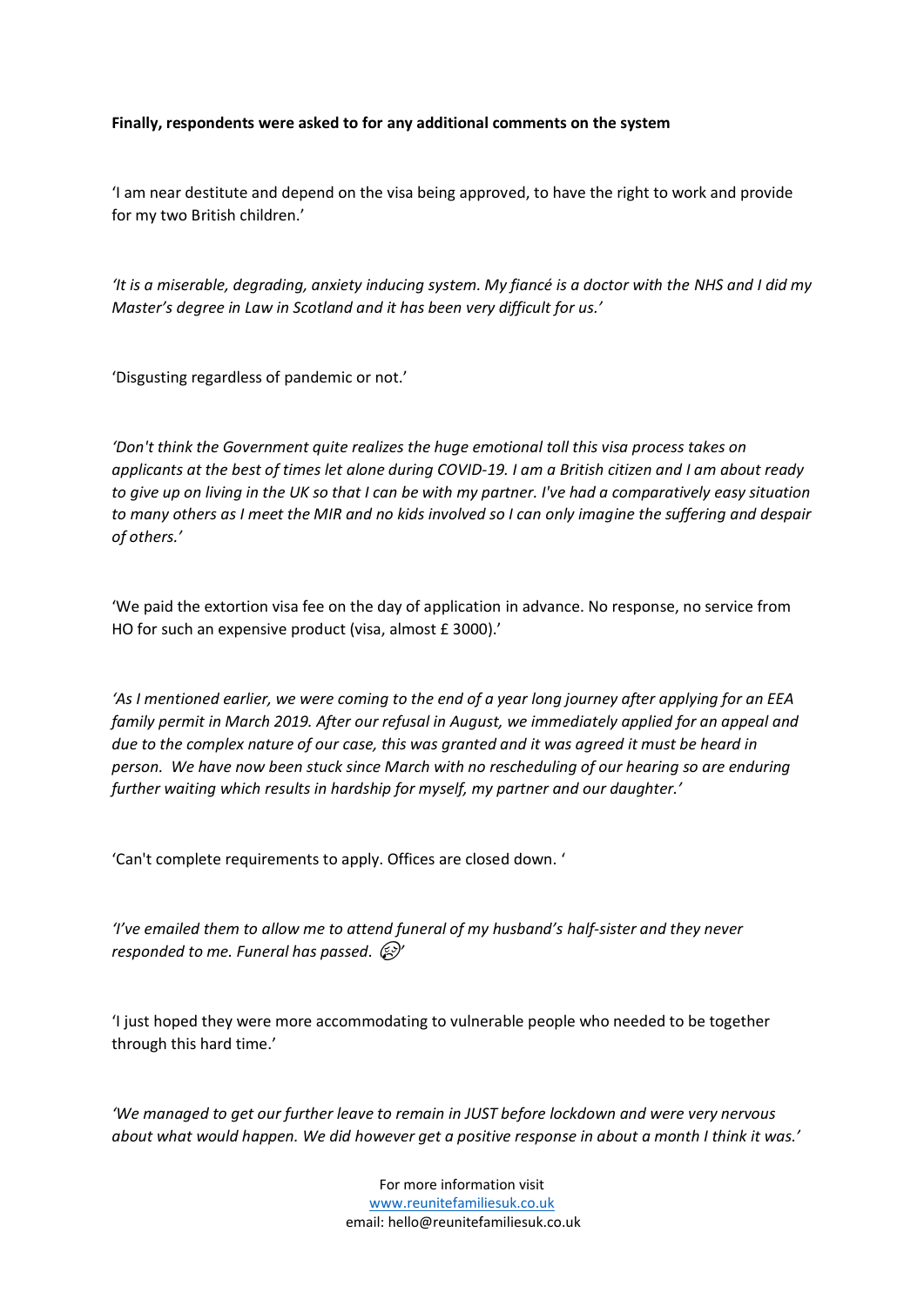# Conclusions and Recommendations

<span id="page-31-0"></span>It is clear from both surveys that the impact of both 'living online' and the delays caused by lockdowns on the health of British citizens and their families is both dramatic and negative. This should be a 'lesson learned' both from COVID-19 and for the immigration system in general.

The result of this study clearly show that 'living online' is absolutely no substitute for physical in person presence, at least as far as familial relationships are concerned. However, technology can be a useful tool as a means of keeping in touch and to build a support network for those impacted. It is not, however, a replacement.

We would like to make the following recommendations:

### **i/ Consideration for health and wellbeing – both adults and children.**

The spousal visa process should be streamlined both because of lengthy delays and the welldocumented impact on the mental and physical health of those going through the system.

The impacts on health were already hinted at in the APPG Migration's 2013 report and the Children's Commissioner's 2015 report, as well as online blogs documenting the stories and visa journeys of those impacted (for example, 'Love Letters to the Home Office', the BritCits blog, and the Family Immigration Alliance, all of which are referenced in the bibliography). This was further supported by Reunite Families UK's and Bristol University's 2020 'Kept Apart' e-book and project. A more detailed study is needed here.

Consideration should be given for specialist support for those going through the process, given the extreme trauma and stress created by the visa process, on both adults and children.

In particular, it is too early to truly assess the long-term psychological impact on children. Whilst the study reports that if anything children in these situations may show greater resilience than adults, long-term hidden damage may be present and should be the subject of long-term specialist tracking and investigation.

#### **ii/ Economic considerations/move to customer-focused model.**

These surveys suggest that the economic impact is largely negative (supporting Middlesex University's 2013 findings), with family separation adding a stress factor to people's lives (affecting work performance and in some cases extreme visa costs leading to practical destitution) and also forcing British people into single parenthood and onto benefits. A more detailed study of the economic impact of the MIR is needed here.

Visa costs have spiralled since 2012. These high costs (of around £9000 or more currently for the 5 year spouse visa process, higher for the 10-year and fiancé visa processes) should come with a premium service to match. That nearly half our respondents marked their experience with the Home Office as 'terrible' shows that considerable work needs to be done on customer care here.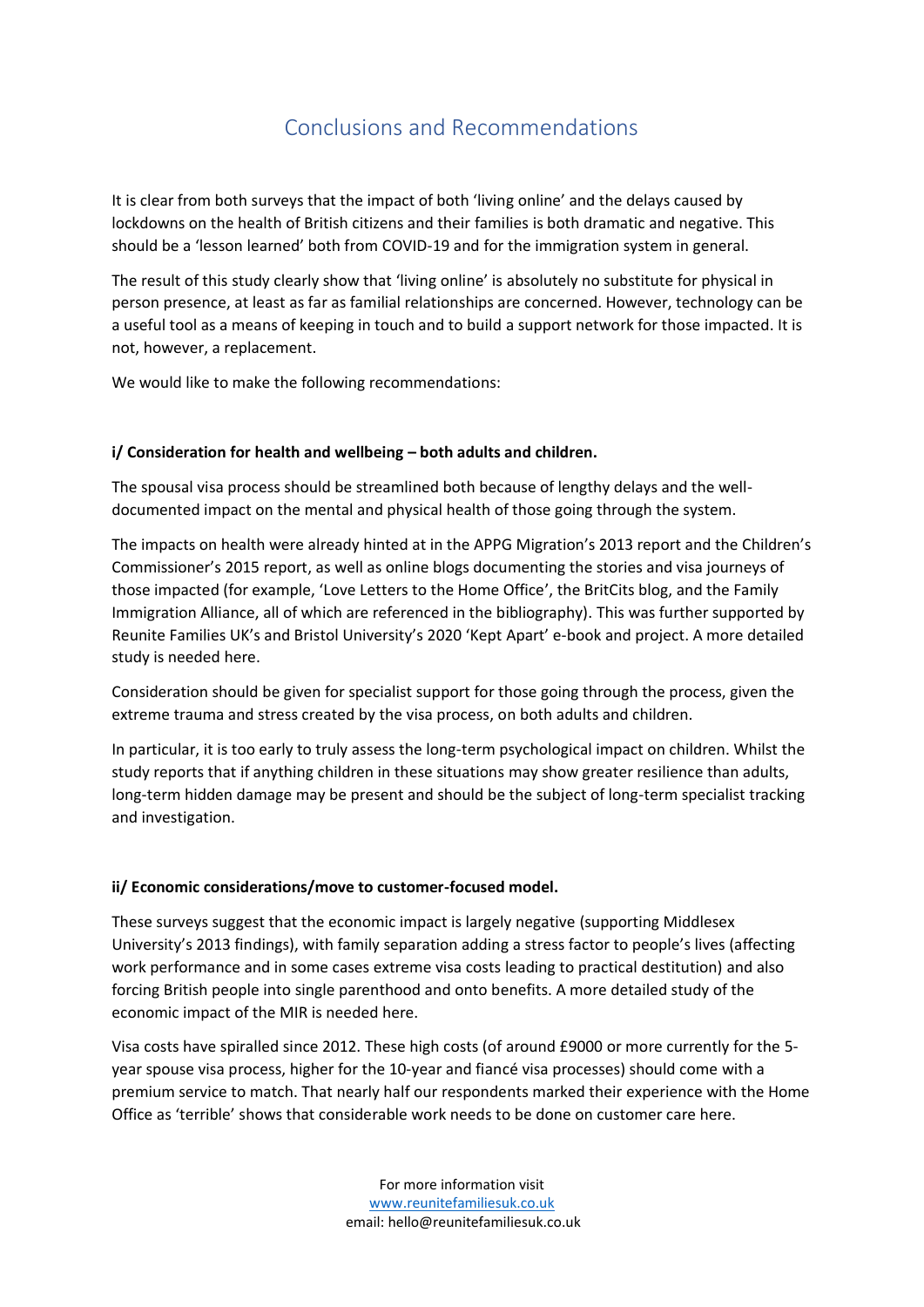### **iii/ Streamlining and physical evidence/move to online evidence.**

**L**engthy delays – with an average family separation time ranging from 3 months to 3 years - have an impact on people's health, with distress reported as key life events (such as family weddings or funerals, or the opportunity for respondents to start families of their own) are missed whilst 'in limbo', and we recommend that ways are investigated to streamline the process further.

In particular, people reported delays due to the need to gather physical evidence (such as bank statements, on paper or stamped – a service many bank branches no longer provide). The evidential requirements should move to match with the online world and indeed banks' own working practices.

Contradictory and conflicting advice also appears to have been given in some cases for example with language tests. This should be looked at as a way of streamlining the process further. We would in particular call for more flexibility around these evidentiary requirements.

### **iv/ COVID-19 flexibility and public health/lifting NRPF and MIR.**

The pandemic has created a public health crisis unprecedented in living memory.

It is our assertion that the No Recourse to Public Funds requirement has in fact contributed to the risks of this public crisis through pushing those already financially stressed to the brink of destitution. NRPF should therefore be at least temporarily lifted.

We also believe that, due to the very special nature of this crisis, due consideration should be given to at least temporarily lifting the Minimum Income Requirement, for numerous reasons including:

- the now-documented impact of the MIR rules, from multiple sources, on the health of affected families and their relationships across generations;

- to lift the negative economic impacts of the MIR, required during an economically fragile period;

- to somewhat compensate for the documented response and performance issues during the pandemic;

- and above all the need for a more compassionate Home Office.

Given the nature of the crisis, we would also like to request further consideration for allowing visitors to switch to spousal visas in country. We also welcome the earnings flexibility (the 'COVID-19 exemption' mentioned under 'exceptional circumstances' on page 69 of the Home Office financial guidelines

[https://assets.publishing.service.gov.uk/government/uploads/system/uploads/attachment\\_data/file](https://assets.publishing.service.gov.uk/government/uploads/system/uploads/attachment_data/file/934644/appendix-fm-1-7-financial-requirement-v4.0-gov-uk.pdf) [/934644/appendix-fm-1-7-financial-requirement-v4.0-gov-uk.pdf](https://assets.publishing.service.gov.uk/government/uploads/system/uploads/attachment_data/file/934644/appendix-fm-1-7-financial-requirement-v4.0-gov-uk.pdf) ) shown by the Home Office so far.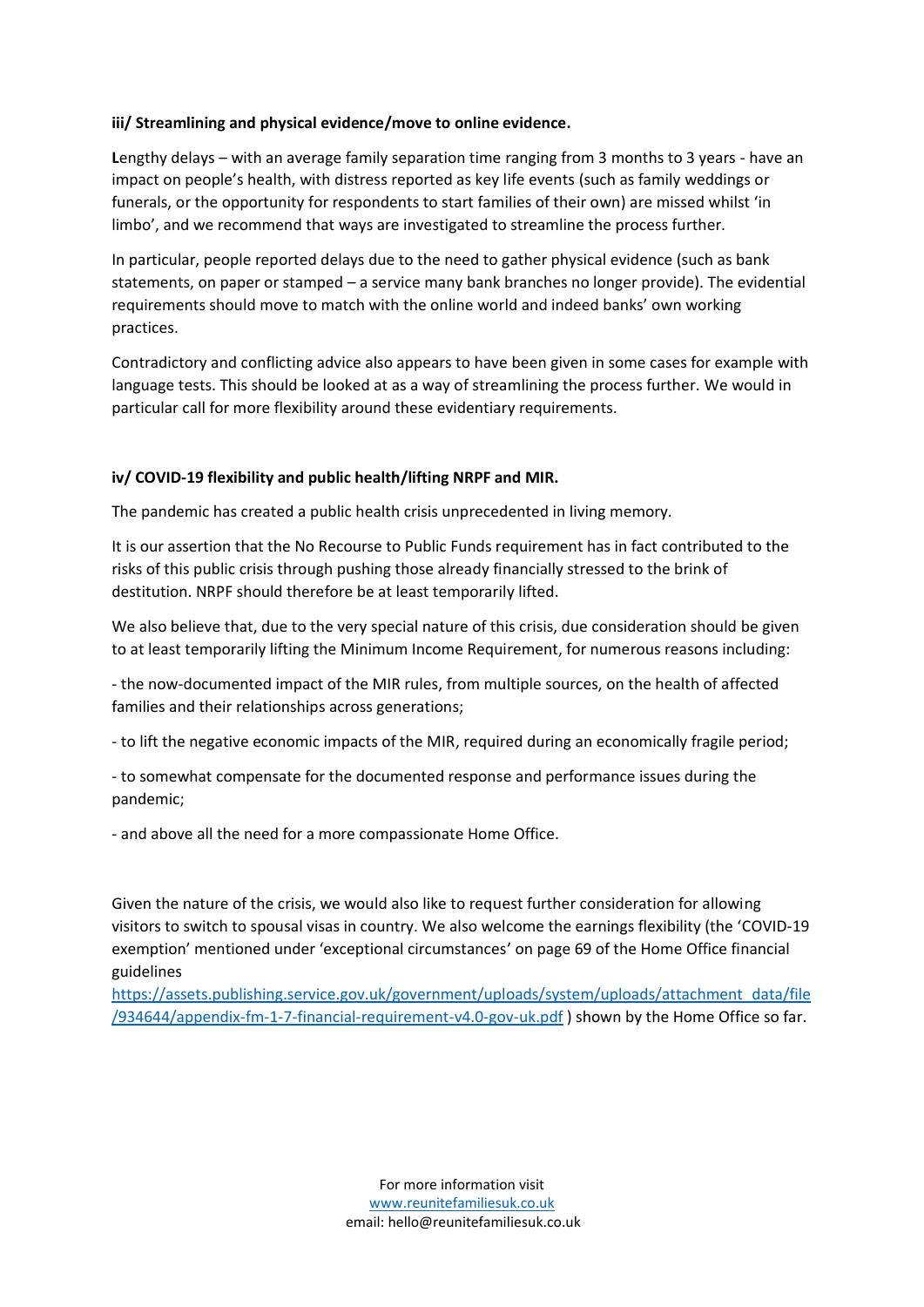### **v/ Greater visitor flexibility.**

Some of our respondents self-reported on the difficulty of obtaining visitor visas for certain nationalities with a perception that such visas are extremely difficult to obtain.

For those whose partners are overseas and who are trying to establish a relationship with them, we would like to request greater flexibility of the visitor rules for visa nationals. This would allow the couple the ability to determine the future of their relationship (rather than conducting these first steps largely online) and avoid a situation where couples and families are effectively 'set up to fail'.

### **vi/ The compassionate Home Office.**

The Home Secretary recently called for a more compassionate Home Office and associated culture shift. This year, the Public Accounts Committee itself reported that 'the Home Office has no idea of the impact of immigration policies' ( [https://committees.parliament.uk/committee/127/public](https://committees.parliament.uk/committee/127/public-accounts-committee/news/119248/home-office-has-no-idea-of-the-impact-of-immigration-policies/)[accounts-committee/news/119248/home-office-has-no-idea-of-the-impact-of-immigration](https://committees.parliament.uk/committee/127/public-accounts-committee/news/119248/home-office-has-no-idea-of-the-impact-of-immigration-policies/)[policies/](https://committees.parliament.uk/committee/127/public-accounts-committee/news/119248/home-office-has-no-idea-of-the-impact-of-immigration-policies/) ).

A cultural shift is needed here, with public service providers such as the Home Office being made accountable for the impact of its decisions on real human beings (including British citizens and taxpayers, and their families) and being made to appreciate that a premium service is being paid for and should be provided.

<span id="page-33-0"></span>Our families are trying to do the right thing here, and coupled with the high psychological and financial costs of the process, we believe they should be treated with compassion and sympathy.